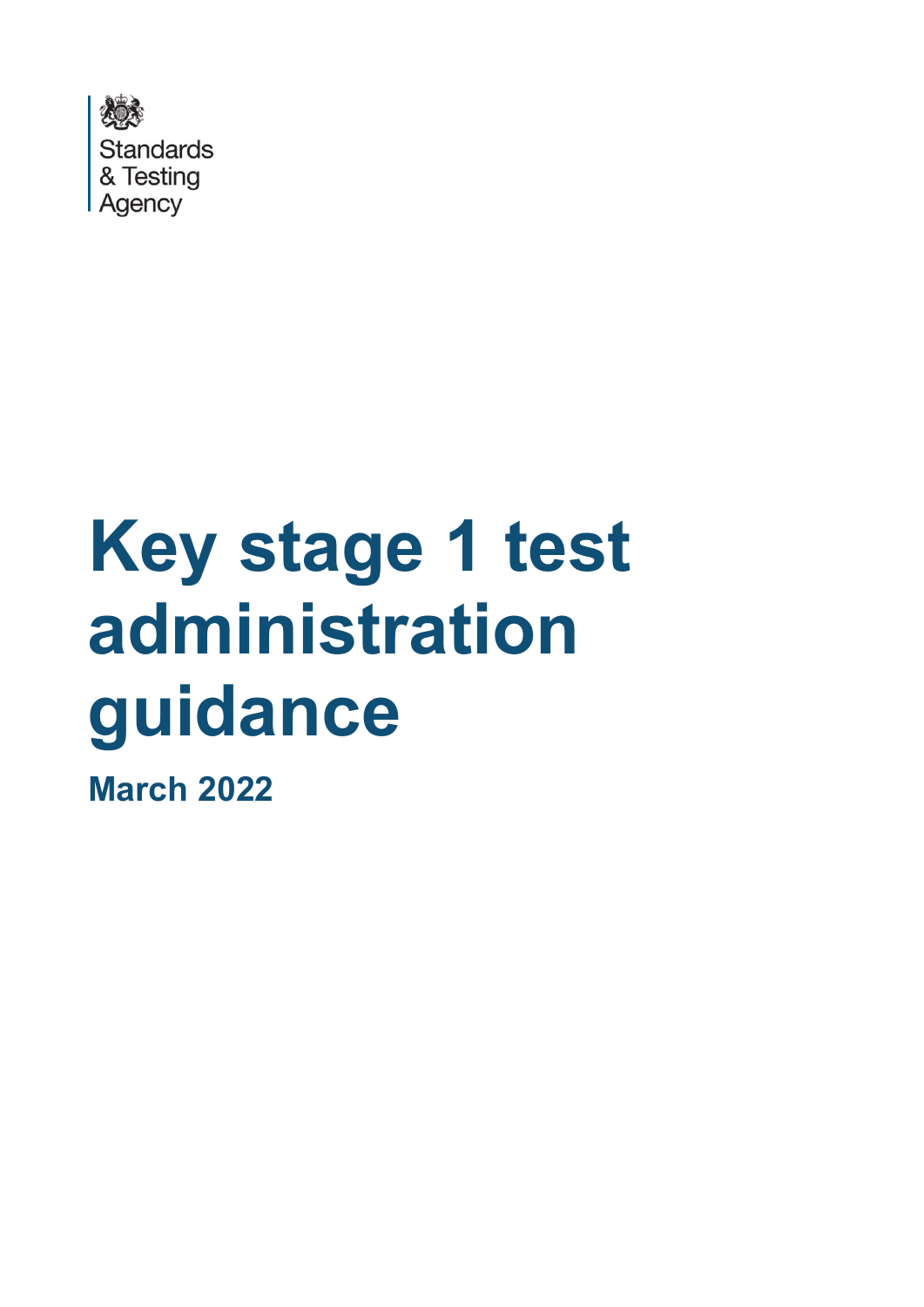# **Contents**

| 1 Introduction                                                               | 4              |
|------------------------------------------------------------------------------|----------------|
| 2 Changes for 2022                                                           | 5              |
| 2.1 Test materials                                                           | 5              |
| 3 2022 key stage 1 tests                                                     | 6              |
| 3.1 Optional English grammar, punctuation and spelling test                  | 6              |
| 3.2 Test administration period                                               | 6              |
| 4 Headteachers' responsibilities                                             | $\overline{7}$ |
| 5 Maladministration                                                          | 8              |
| 6 Preparing test administrators                                              | 9              |
| 7 Receiving and storing test materials                                       | 10             |
| 7.1 How to check your delivery                                               | 10             |
|                                                                              | 11             |
| 7.2 Security of test materials                                               |                |
| 8 Preparing to administer the tests                                          | 12             |
| 8.1 Access arrangements                                                      | 12             |
| 8.2 School-based modifications                                               | 12             |
| 8.3 Preparing test rooms                                                     | 12             |
| 8.4 Equipment                                                                | 13             |
| 9 Administering the tests                                                    | 14             |
| 9.1 At the start of a test                                                   | 14             |
| 9.2 Additional test materials                                                | 14             |
| 10 Administering the English reading test                                    | 16             |
| 10.1 Paper 1: combined reading prompt and answer booklet                     | 16             |
| 10.2 Paper 2: reading booklet and reading answer booklet                     | 17             |
| 11 Administering the mathematics test                                        | 18             |
| 11.1 Mathematics Paper 1: arithmetic                                         | 18             |
| 11.2 Mathematics Paper 2: reasoning                                          | 19             |
| 12 Administering the optional English grammar, punctuation and spelling test | 22             |
| 12.1 English grammar, punctuation and spelling Paper 1: spelling             | 22             |
| 12.2 English grammar, punctuation and spelling Paper 2: questions            | 23             |
| 13 Problems or queries during test administration                            | 25             |
| 13.1 Dealing with issues during the tests                                    | 25             |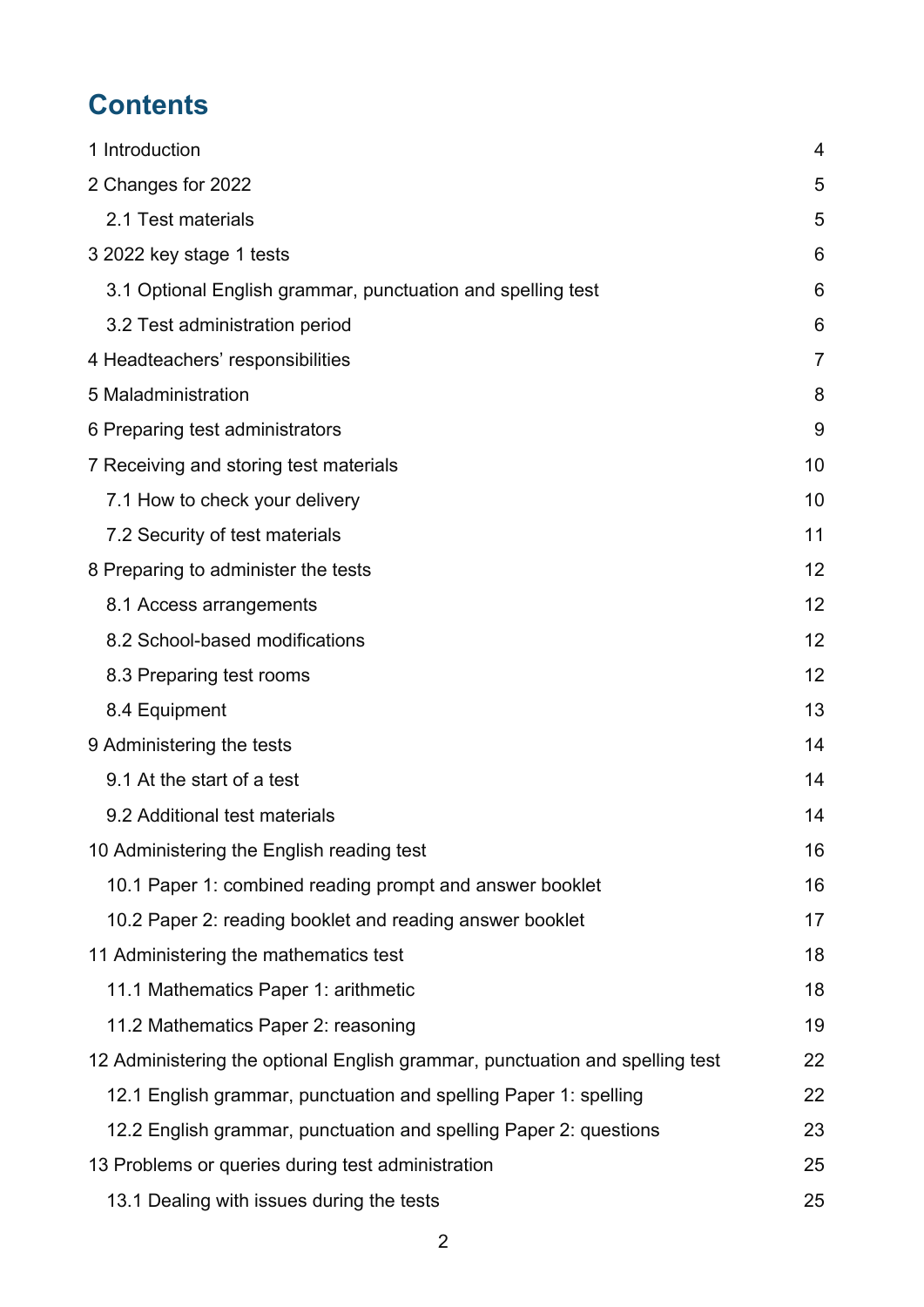| 14 After the tests                                         | 28 |
|------------------------------------------------------------|----|
| 14.1 Marking                                               | 28 |
| 14.2 Compensatory marks for spelling                       | 29 |
| 14.3 Special consideration                                 | 29 |
| 14.4 Using the raw score to scaled score conversion tables | 29 |
| 14.5 Using scaled scores to inform teacher assessment      | 30 |
| 14.6 The headteacher's declaration form                    | 30 |
| 15 Further information                                     | 32 |
| 15.1 General enquiries                                     | 32 |
| 15.2 Message us                                            | 32 |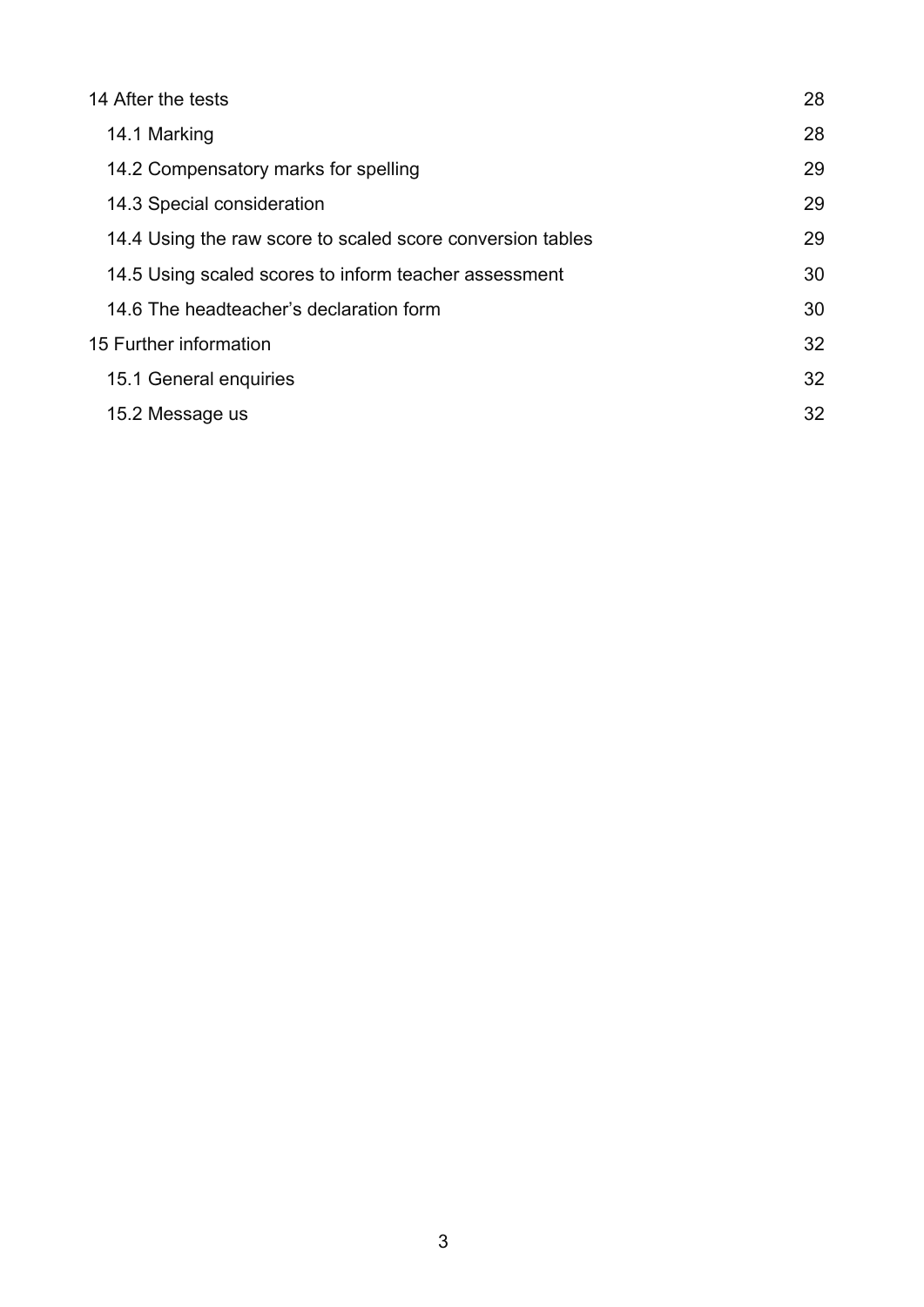# <span id="page-3-0"></span>**1 Introduction**

This guidance is for schools administering the 2022 key stage 1 (KS1) national curriculum tests. The information expands on section 7 of the [2022 KS1 assessment and](https://www.gov.uk/government/publications/2022-key-stage-1-assessment-and-reporting-arrangements-ara)  [reporting arrangements](https://www.gov.uk/government/publications/2022-key-stage-1-assessment-and-reporting-arrangements-ara)<sup>[1](#page-3-1)</sup> (ARA).

It includes guidance to ensure schools can:

- understand the statutory requirements for the KS1 tests
- plan for the tests
- receive and securely store test materials
- administer the tests correctly
- mark the tests
- convert raw scores into scaled scores
- use the results of the English reading and mathematics tests to inform teacher assessment (TA) judgements

Test administration instructions are included with all test packs. There are separate instructions provided for the standard, modified large print and braille versions of the tests. [Modified test administration guidance](https://www.gov.uk/government/publications/key-stage-1-tests-modified-test-administration-guidance-mtag)<sup>[2](#page-3-2)</sup> is also available. Schools may also want to use [practice materials](http://www.gov.uk/government/collections/national-curriculum-assessments-practice-materials) $3$  to help prepare for the tests.

Headteachers are responsible for the test administration arrangements within their school. Failing to adhere to this guidance could lead to a maladministration [investigation](http://www.gov.uk/government/publications/key-stages-1-and-2-investigating-allegations-of-maladministration)<sup>[4](#page-3-4)</sup>.

<span id="page-3-1"></span><sup>1</sup> www.gov.uk/government/publications/2022-key-stage-1-assessment-and-reporting-arrangements-ara

<span id="page-3-2"></span><sup>2</sup> www.gov.uk/government/publications/key-stage-1-tests-modified-test-administration-guidance-mtag

<span id="page-3-3"></span><sup>3</sup> www.gov.uk/government/collections/national-curriculum-assessments-practice-materials

<span id="page-3-4"></span><sup>4</sup> www.gov.uk/government/publications/key-stages-1-and-2-investigating-allegations-of-maladministration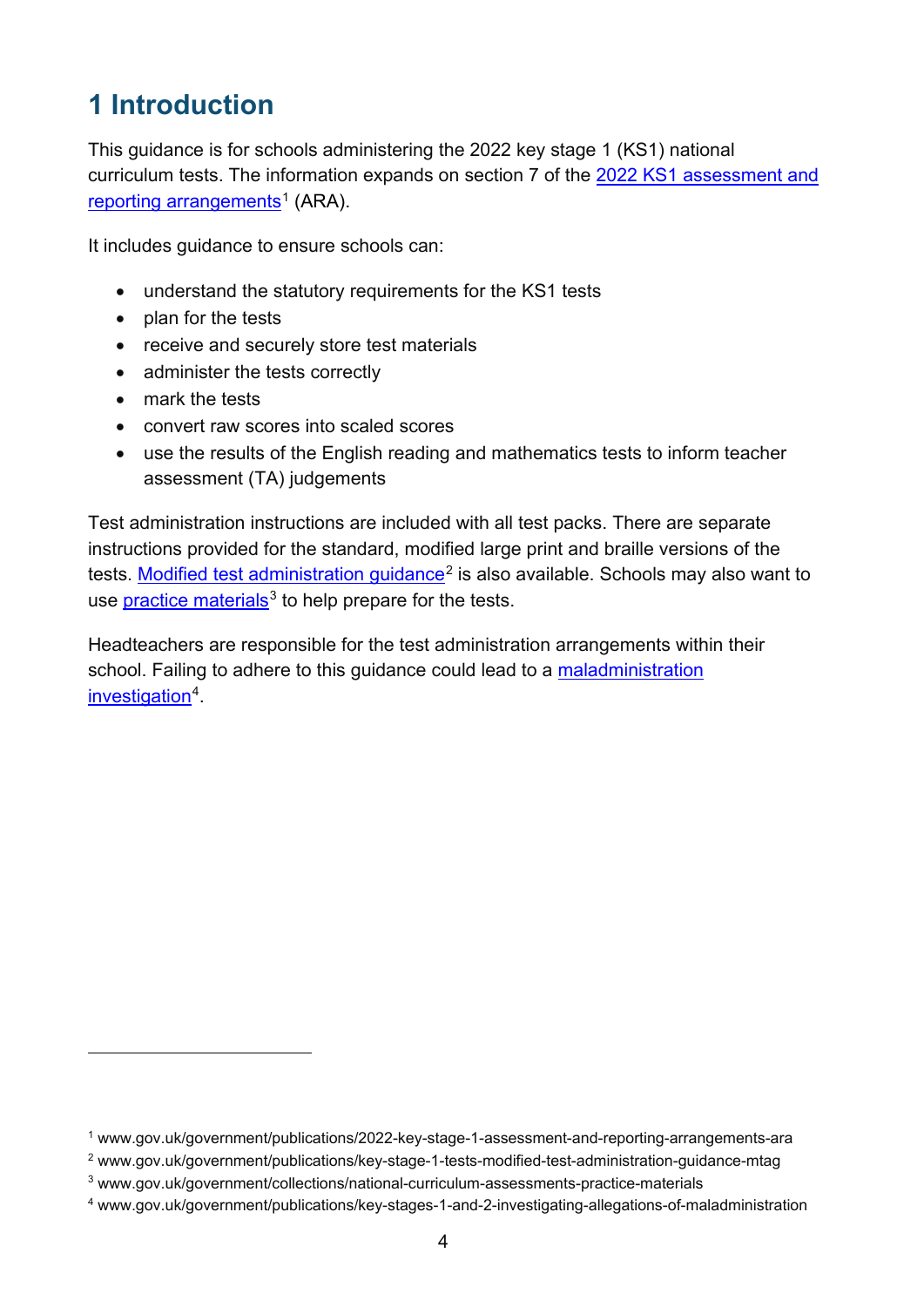# <span id="page-4-0"></span>**2 Changes for 2022**

# <span id="page-4-1"></span>**2.1 Test materials**

In order to reduce waste, English reading and mathematics test packs will now contain 5 or 10 test papers. Schools will receive enough materials for their pupils, based on autumn census data, plus a small number of spares. Previously, if a school required 32 test papers, they would have received 40 (4 packs of 10). The school will now receive 35 test papers (3 packs of 10 and one pack of 5).

Schools can download additional KS1 test materials, including the optional English grammar, punctuation and spelling test from the [Primary Assessment Gateway](http://www.primaryassessmentgateway.education.gov.uk/)<sup>[5](#page-4-2)</sup> from Tuesday 3 May.

<span id="page-4-2"></span><sup>5</sup> www.primaryassessmentgateway.education.gov.uk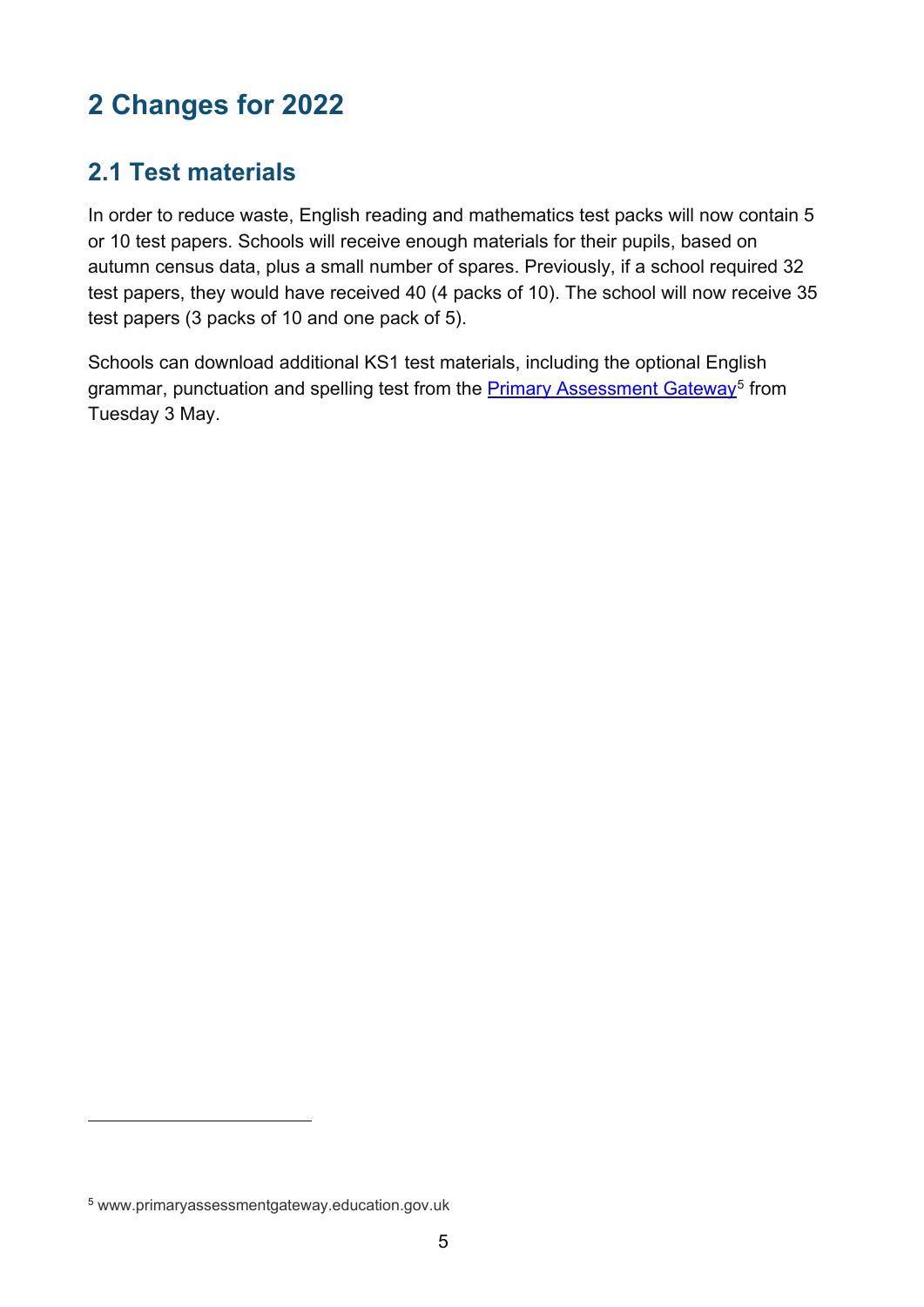# <span id="page-5-0"></span>**3 2022 key stage 1 tests**

Details of school and pupils required to participate in the tests are included in section 13.1 of the KS1 ARA.

The statutory KS1 tests consist of:

- English reading Paper 1: combined reading prompt and answer booklet
- English reading Paper 2: reading booklet and reading answer booklet
- mathematics Paper 1: arithmetic
- mathematics Paper 2: reasoning

Mark schemes will be published on the Primary Assessment Gateway on Tuesday 3 May.

# <span id="page-5-1"></span>**3.1 Optional English grammar, punctuation and spelling test**

Schools may choose to administer the optional KS1 English grammar, punctuation and spelling test and use the results to inform English writing TA judgements, but there is no statutory requirement for them to do so. The Standards and Testing Agency (STA) will not send standard versions of the test to schools.

Schools that require modified versions of the English grammar, punctuation and spelling test and did not place a test order should contact the national curriculum assessments helpline on 0300 303 3013.

## <span id="page-5-2"></span>**3.2 Test administration period**

Schools must administer the English reading and mathematics tests during May 2022, but there are no set dates for their administration. Schools may choose to administer the tests to individual pupils, or groups of pupils, over different days or the whole cohort on specific days. Pupils should complete the test paper on the day they start it and must only be allowed to take each test once.

Headteachers and test administrators should agree their own timetable for the KS1 tests, taking into account any pupils requiring access arrangements<sup>6</sup>.

Important dates relating to the KS1 tests are published in section 3 of the KS1 ARA.

<span id="page-5-3"></span><sup>6</sup> www.gov.uk/government/publications/key-stage-1-tests-access-arrangements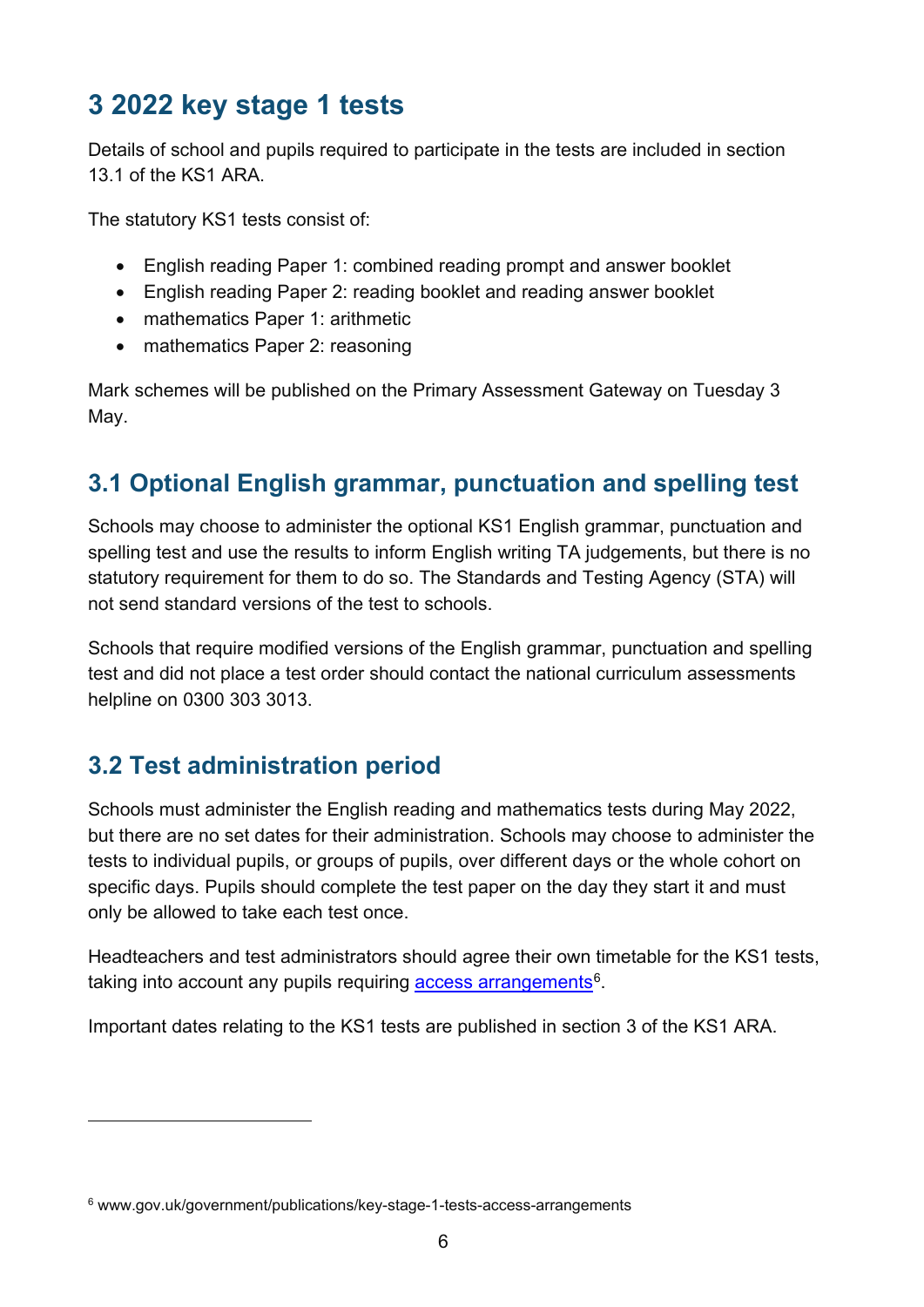# <span id="page-6-0"></span>**4 Headteachers' responsibilities**

As the headteacher at a school administering the KS1 tests, you have specific responsibilities, as detailed in section 4.1 of the KS1 ARA.

It is your responsibility to:

- identify which pupils will take the KS1 tests
- ensure test administrators are appropriately trained and administer the tests according to the published guidance
- consider whether any pupils will need modified versions of the tests and place a test order
- keep all test materials secure and treat them as confidential until Wednesday 1 June
- ensure pupils have the correct test materials and equipment
- ensure that pupils are in a fit physical and mental state to take the tests
- ensure the correct use of any access arrangements
- ensure the English reading and mathematics tests are administered during May
- ensure that the specific content of test materials is not used to prepare pupils taking the tests in later sittings
- ensure tests are marked accurately and consistently according to the mark schemes and marking guidance
- notify STA of any issues that may have affected the integrity, security or confidentiality of the tests
- ensure that the test results for English reading and mathematics are used to inform TA judgements and submit data to the local authority (LA)
- complete and submit the KS1 headteacher's declaration form (HDF) on the Primary Assessment Gateway by Thursday 30 June

Schools not complying with these requirements may be subject to a [maladministration](https://www.gov.uk/government/publications/key-stages-1-and-2-investigating-allegations-of-maladministration)  [investigation](https://www.gov.uk/government/publications/key-stages-1-and-2-investigating-allegations-of-maladministration)[7](#page-6-1).

<span id="page-6-1"></span><sup>7</sup> www.gov.uk/government/publications/key-stages-1-and-2-investigating-allegations-of-maladministration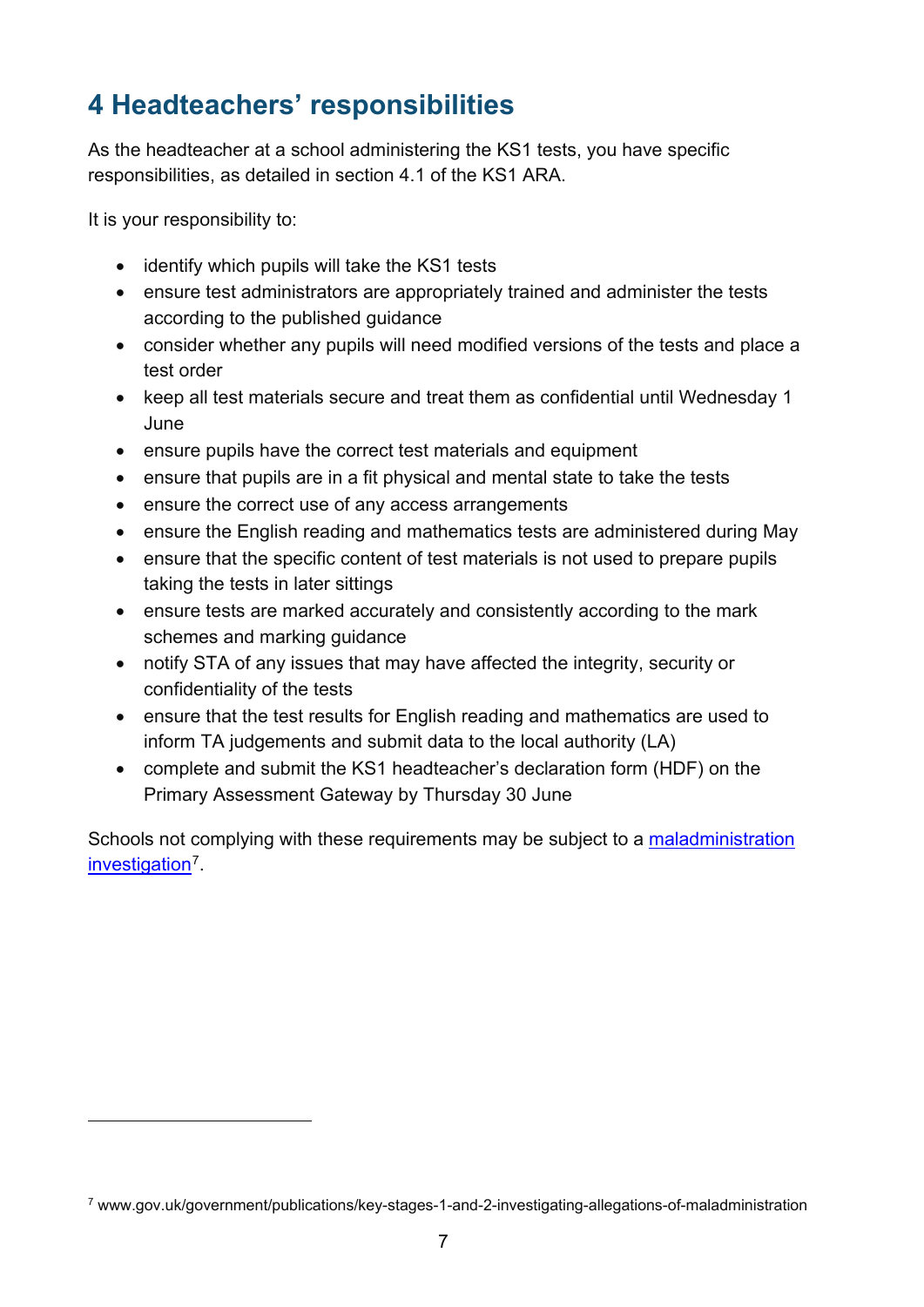# <span id="page-7-0"></span>**5 Maladministration**

In relation to the KS1 tests, the term maladministration refers to any act that:

- affects the integrity, security or confidentiality of the national curriculum assessments
- could lead to results that do not reflect pupils' unaided work

Your school could be subject to a [maladministration investigation](https://www.gov.uk/government/publications/key-stages-1-and-2-investigating-allegations-of-maladministration)<sup>[8](#page-7-1)</sup> if it does not comply with the following:

- this test administration guidance
- 2022 KS1 [ARA](http://www.gov.uk/government/publications/2022-key-stage-1-assessment-and-reporting-arrangements-ara)<sup>[9](#page-7-2)</sup>
- 2022 KS1 modified test administration quidance<sup>[10](#page-7-3)</sup>
- 2022 KS1 [access arrangements guidance](https://www.gov.uk/government/publications/key-stage-1-tests-access-arrangements)<sup>[11](#page-7-4)</sup>
- $\bullet$  the guidance on [keeping test materials secure](http://www.gov.uk/government/publications/key-stage-2-tests-and-phonics-screening-check-keep-materials-secure)<sup>[12](#page-7-5)</sup>
- test administration instructions provided with the test materials

You should consider taking steps to protect staff involved in administering the tests. Misinterpretation about correct test administration can lead to allegations of maladministration. To avoid this, ensure all staff, participating pupils and their parents understand:

- how the tests will be administered
- the school's test timetable
- what assistance is allowed in the tests
- how any access arrangements will be used

Concerns about the administration of the tests, or any allegations of maladministration (which could include cheating), should be reported to STA by contacting the national curriculum assessments helpline on 0300 303 3013 or [assessments@education.gov.uk.](mailto:assessments@education.gov.uk)

<span id="page-7-1"></span><sup>8</sup> www.gov.uk/government/publications/key-stages-1-and-2-investigating-allegations-of-maladministration

<span id="page-7-2"></span><sup>9</sup> www.gov.uk/government/publications/2022-key-stage-1-assessment-and-reporting-arrangements-ara

<span id="page-7-3"></span><sup>10</sup> www.gov.uk/government/publications/key-stage-1-tests-modified-test-administration-guidance-mtag

<span id="page-7-4"></span><sup>11</sup> www.gov.uk/government/publications/key-stage-1-tests-access-arrangements

<span id="page-7-5"></span><sup>12</sup> www.gov.uk/government/publications/key-stage-2-tests-and-phonics-screening-check-keep-materialssecure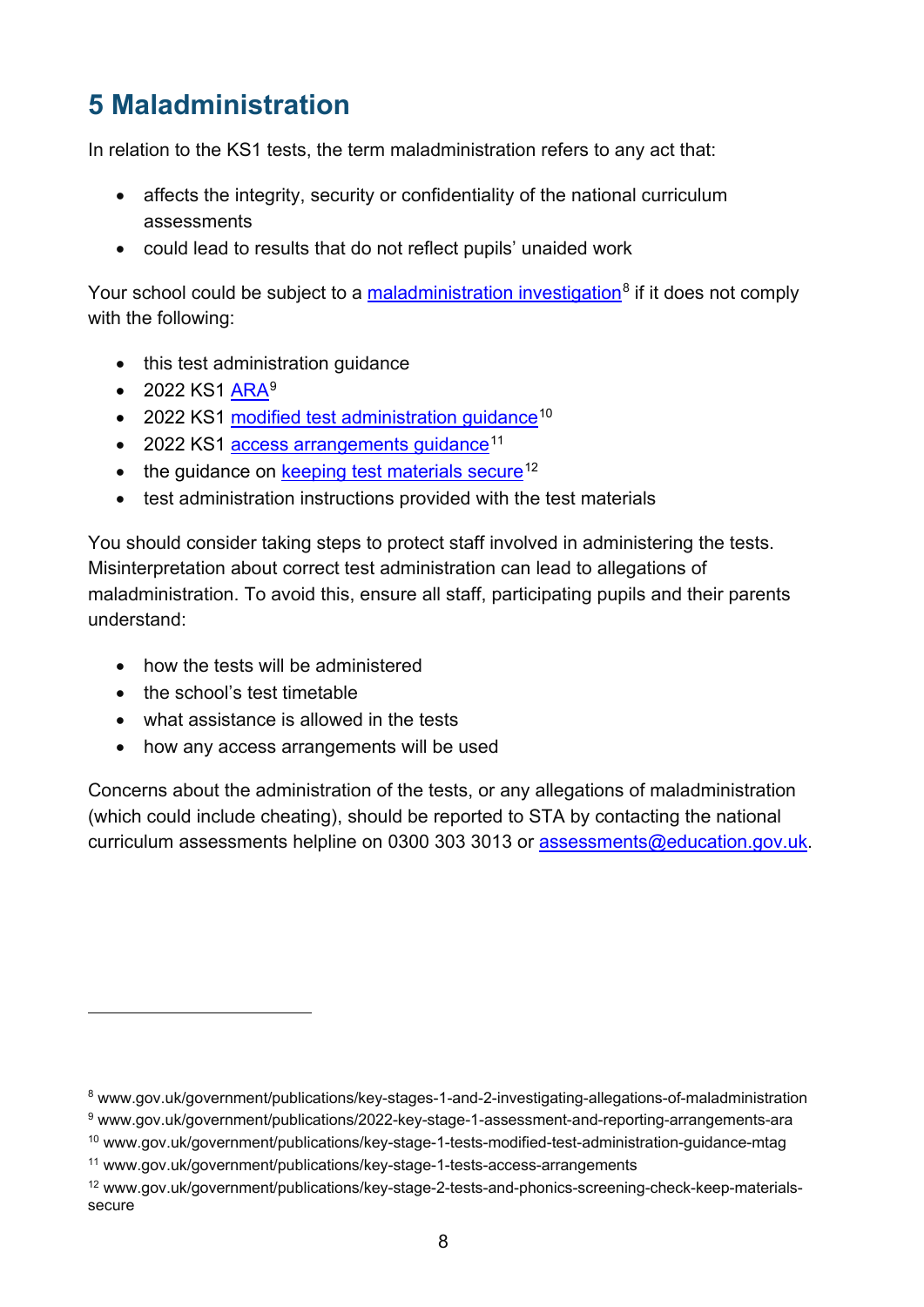# <span id="page-8-0"></span>**6 Preparing test administrators**

Headteachers will need to consider the staff resource required to administer the tests. Anyone administering a test on their own is vulnerable to allegations of maladministration. Therefore, STA recommends having at least 2 test administrators in each test room.

Arrangements should also be in place in case a pupil needs to leave the test room, for example, if they are disruptive or begin to feel unwell.

Test administrators will usually be headteachers, teachers or teaching assistants. Test administrators must be trained in how the tests will be administered. This will help to avoid misunderstandings about test administration and misinterpretation of valid access arrangements or assistance.

If a test administrator is a relative of a pupil they are supervising, there must be at least one other test administrator (not related to the pupil) present at all times.

STA encourages schools to hold training sessions for those involved in administering KS1 tests. Test administrators should familiarise themselves with this guidance and with:

- section 7 of the KS1 ARA
- past papers available in the [practice materials](https://www.gov.uk/government/collections/national-curriculum-assessments-practice-materials)<sup>[13](#page-8-1)</sup> collection
- which test is being administered on each day, as detailed in the school's KS1 test timetable
- access arrangements guidance and those pupils needing arrangements
- test administration instructions provided with test materials, including:
	- o what equipment is required for a particular test
	- $\circ$  the length of the test
	- o what assistance is allowed for each test
- [Notes for readers in the English grammar, punctuation and spelling tests](https://www.gov.uk/government/publications/notes-for-readers-in-the-english-grammar-punctuation-and-spelling-test-short-answer-questions)<sup>[14](#page-8-2)</sup>, which gives guidance on how particular question types should be read, if you choose to administer this test

<span id="page-8-1"></span><sup>&</sup>lt;sup>13</sup> www.gov.uk/government/collections/national-curriculum-assessments-practice-materials

<span id="page-8-2"></span><sup>14</sup> www.gov.uk/government/publications/notes-for-readers-in-the-english-grammar-punctuation-andspelling-test-short-answer-questions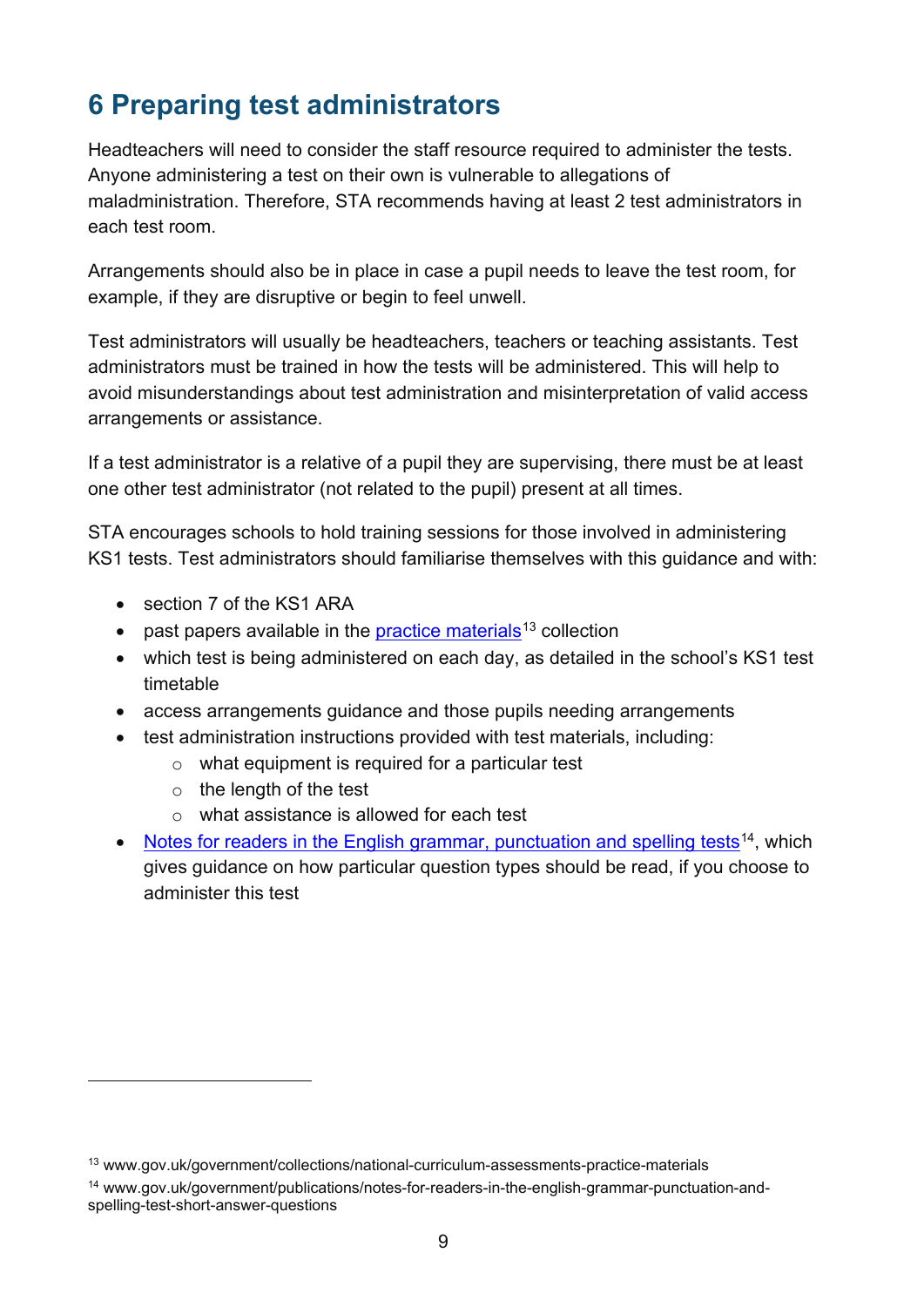# <span id="page-9-0"></span>**7 Receiving and storing test materials**

Headteachers should consider where the test materials will be stored. You must ensure you have adequate space to store test materials securely. STA will deliver materials to school addresses taken from [Get Information About Schools](https://get-information-schools.service.gov.uk/) (GIAS)<sup>[15](#page-9-2)</sup> so you must ensure your school details are up to date by logging into GIAS via [DfE Sign-in](https://services.signin.education.gov.uk/)<sup>[16](#page-9-3)</sup>.

Schools will receive KS1 English reading and mathematics test materials, including any modified test orders, in the week beginning Monday 21 March.

The headteacher is responsible for checking their school's delivery against the delivery note to ensure the correct number and type of test materials have been received. If the headteacher is not available, they must delegate this responsibility to a senior member of staff who understands the process (see section 7.1).

If you have not received your test materials by Friday 25 March, if a delivery is incomplete, or if test packs are unsealed or damaged on arrival, you should contact the national curriculum assessments helpline on 0300 303 3013. You may be asked to send a photograph of any damaged packages.

All test materials, including versions downloaded from the Primary Assessment Gateway, must be stored securely and treated as confidential from the point they are received in school until Wednesday 1 June.

# <span id="page-9-1"></span>**7.1 How to check your delivery**

STA recommends 2 members of school staff undertake this check together. The inner packs of test papers must remain unopened.

You should check your delivery as soon as you receive it. You should check:

- the school's details are correct, and the delivery is for your school
- the boxes for any damage
- the number and type of test packs received against the accompanying delivery note and annotate it accordingly

The delivery note will be included in the first box of each consignment. You should use it to ensure you have received the correct number of boxes and all materials. Make a note

<span id="page-9-2"></span><sup>15</sup> www.get-information-schools.service.gov.uk

<span id="page-9-3"></span><sup>16</sup> https://services.signin.education.gov.uk/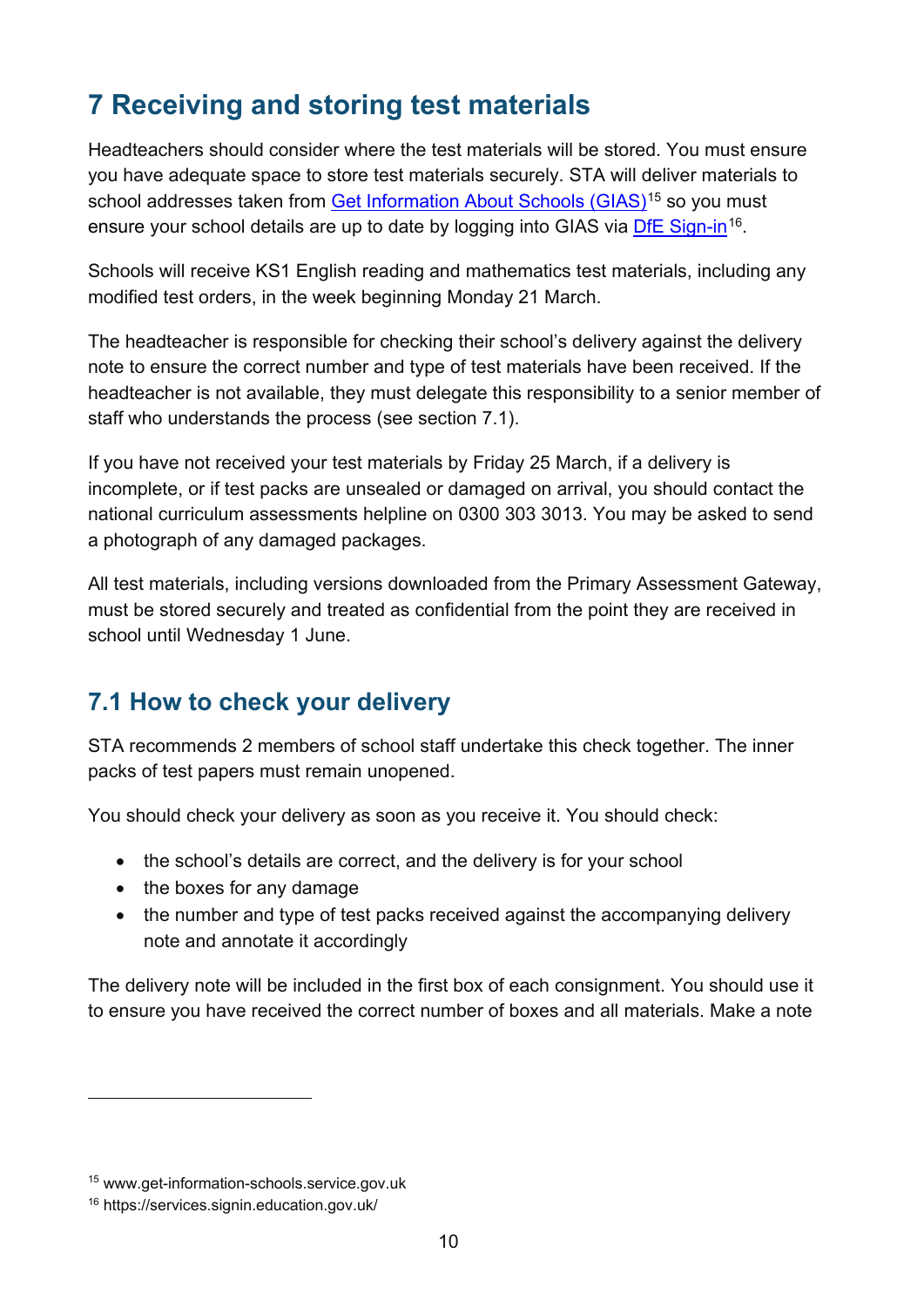of your checks on the delivery note. Ensure you check all boxes thoroughly as packs of tests may be split between boxes.

When you have finished your checks, ensure all materials are stored in a locked cupboard. Keep your annotated copy of the delivery note somewhere accessible in case you receive a key stage 2 (KS2) [monitoring visit](https://www.gov.uk/guidance/key-stage-2-tests-and-phonics-screening-check-monitoring-visits)<sup>[17](#page-10-1)</sup>. If your school receives a monitoring visit for the administration of KS2 tests, you will also be asked to show the monitoring visitor how you are storing KS1 materials.

# <span id="page-10-0"></span>**7.2 Security of test materials**

Headteachers must ensure the security and confidentiality of the KS1 tests are maintained from when they are received until Wednesday 1 June. This includes unused test papers and electronic versions downloaded from the Primary Assessment Gateway. Practical advice on keeping materials secure is available in the [test security guidance](https://www.gov.uk/government/publications/key-stage-2-tests-and-phonics-screening-check-keep-materials-secure)<sup>[18](#page-10-2)</sup>.

Test materials must be stored securely, in a locked cupboard. The headteacher should allocate responsibility for overseeing the storage of test materials to a member of staff not directly involved with the administration of the tests. This member of staff should take responsibility for the storage of test materials and the cupboard key. They should also keep a log of requests for access to the materials.

Teachers and test administrators must not discuss the content of the test papers with anyone. Specific content that could compromise a test must not be discussed on social media or published online.

<span id="page-10-1"></span><sup>17</sup> www.gov.uk/guidance/key-stage-2-tests-and-phonics-screening-check-monitoring-visits

<span id="page-10-2"></span><sup>18</sup> www.gov.uk/government/publications/key-stage-1-and-2-tests-and-phonics-screening-check-securityadvice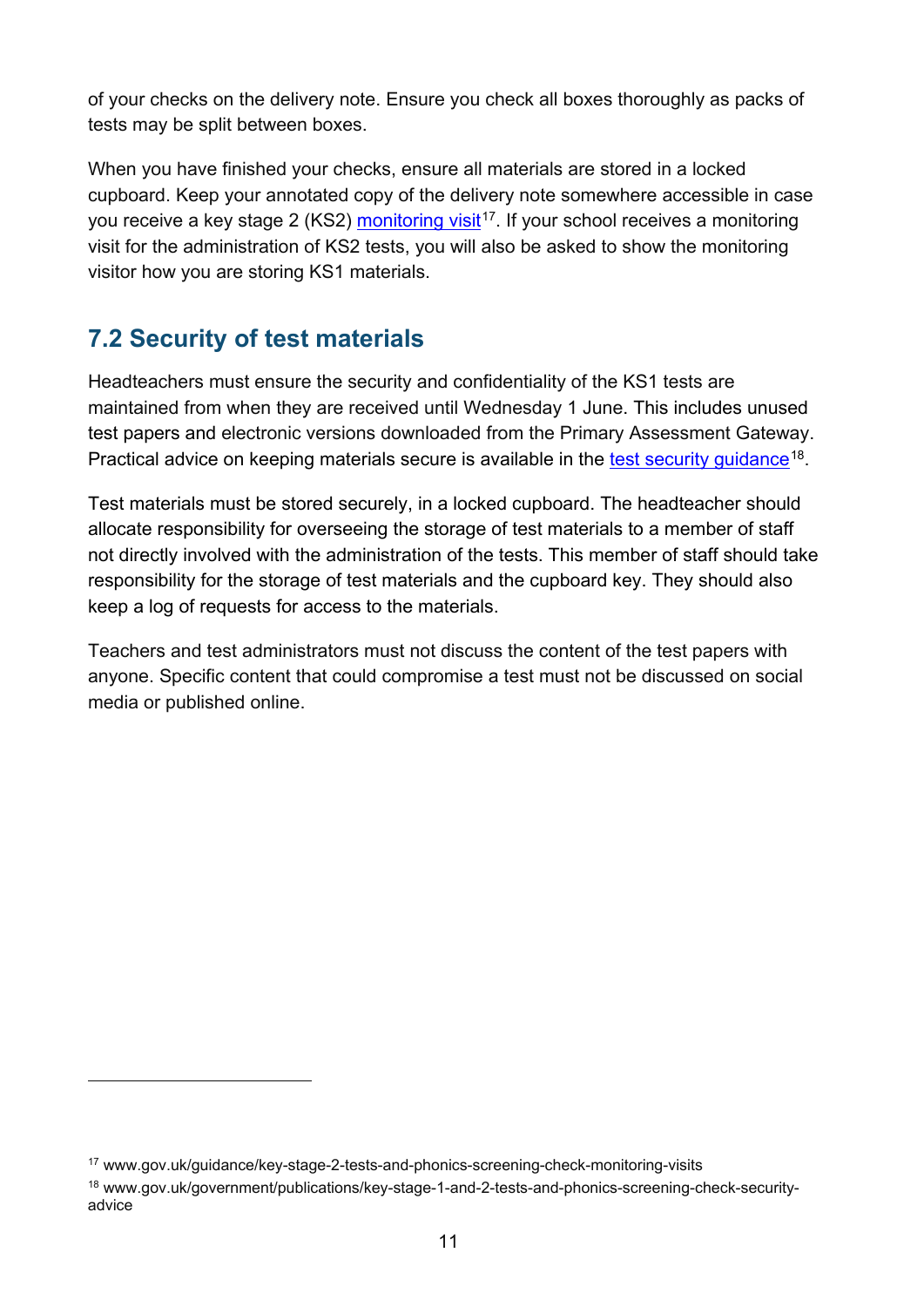# <span id="page-11-0"></span>**8 Preparing to administer the tests**

### <span id="page-11-1"></span>**8.1 Access arrangements**

Test administrators should have a list of pupils requiring access arrangements and must follow the [access arrangements guidance](https://www.gov.uk/government/publications/key-stage-1-tests-access-arrangements)<sup>19</sup>. Adults administering tests to pupils who need access arrangements must not be a relative, carer or guardian of the pupil.

You do not need to request permission to use access arrangements in KS1 tests, but you must ensure that any arrangements used do not advantage or disadvantage individual pupils. The school must have evidence that the support provided is based on normal classroom practice. If you use access arrangements inappropriately, this could lead to a maladministration investigation.

You should also consider explaining to parents and pupils what support is allowed in the tests. This should help avoid any misinterpretation of valid access arrangements, which could lead to allegations of maladministration.

## <span id="page-11-2"></span>**8.2 School-based modifications**

Electronic copies of test materials will be available to download from the Primary Assessment Gateway from Tuesday 3 May. Schools can prepare adaptations or modify the printed test papers in order to:

- provide pupils with test materials on coloured paper
- make enlarged copies of the tests (for mathematics test papers, the test administration instructions will provide guidance if there are questions that are unsuitable for enlargement)
- prepare translations (mathematics tests only)

Do not open the packs of test materials to make modifications before the school's first administration of a test.

## <span id="page-11-3"></span>**8.3 Preparing test rooms**

Schools should prepare the test rooms to ensure a quiet space is available to pupils. If a pupil is supported with an access arrangement, you should consider administering the

<span id="page-11-4"></span><sup>19</sup> www.gov.uk/government/publications/key-stage-1-tests-access-arrangements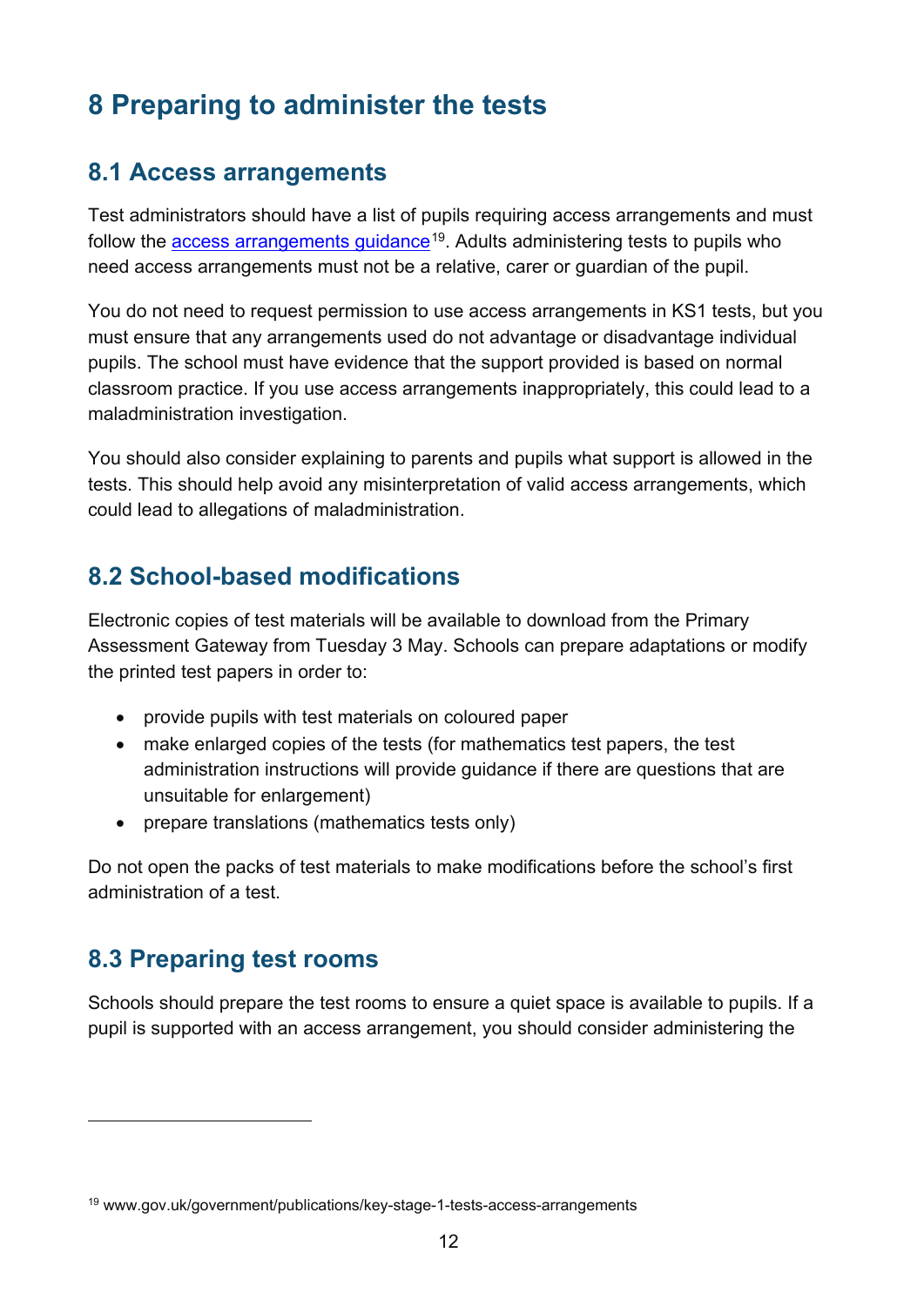tests to those pupils in a separate room. In order to prepare any rooms where tests will take place, you should:

- remove or cover any displays or materials that could help pupils, including removing items that could help in the spelling test
- ensure seating arrangements allow all pupils to work quietly and independently
- ensure pupils will not be able to view each other's test papers

# <span id="page-12-0"></span>**8.4 Equipment**

Pupils will require:

- blue or black pens, pencils and pencil sharpeners
- rulers (showing centimetres and millimetres)
- mirrors

A specific list of equipment needed for each test is detailed in sections 10 to 12.

Rubbers are allowed but encourage pupils to cross out answers they wish to change instead of rubbing them out.

Pupils may highlight passages of text, in any of the tests, provided this is normal classroom practice. Pupils must not write their answers with a highlighter pen.

#### **Word processors, dictionaries and other reference material**

If it is normal classroom practice, pupils may use word processors or other technical or electronic aids in the tests, provided the functionality does not give the pupil an advantage. Bilingual word lists, electronic translators and electronic spell checkers can only be used as set out in sections 10 to 12, providing this is normal classroom practice. Pupils must not use a dictionary during any of the tests.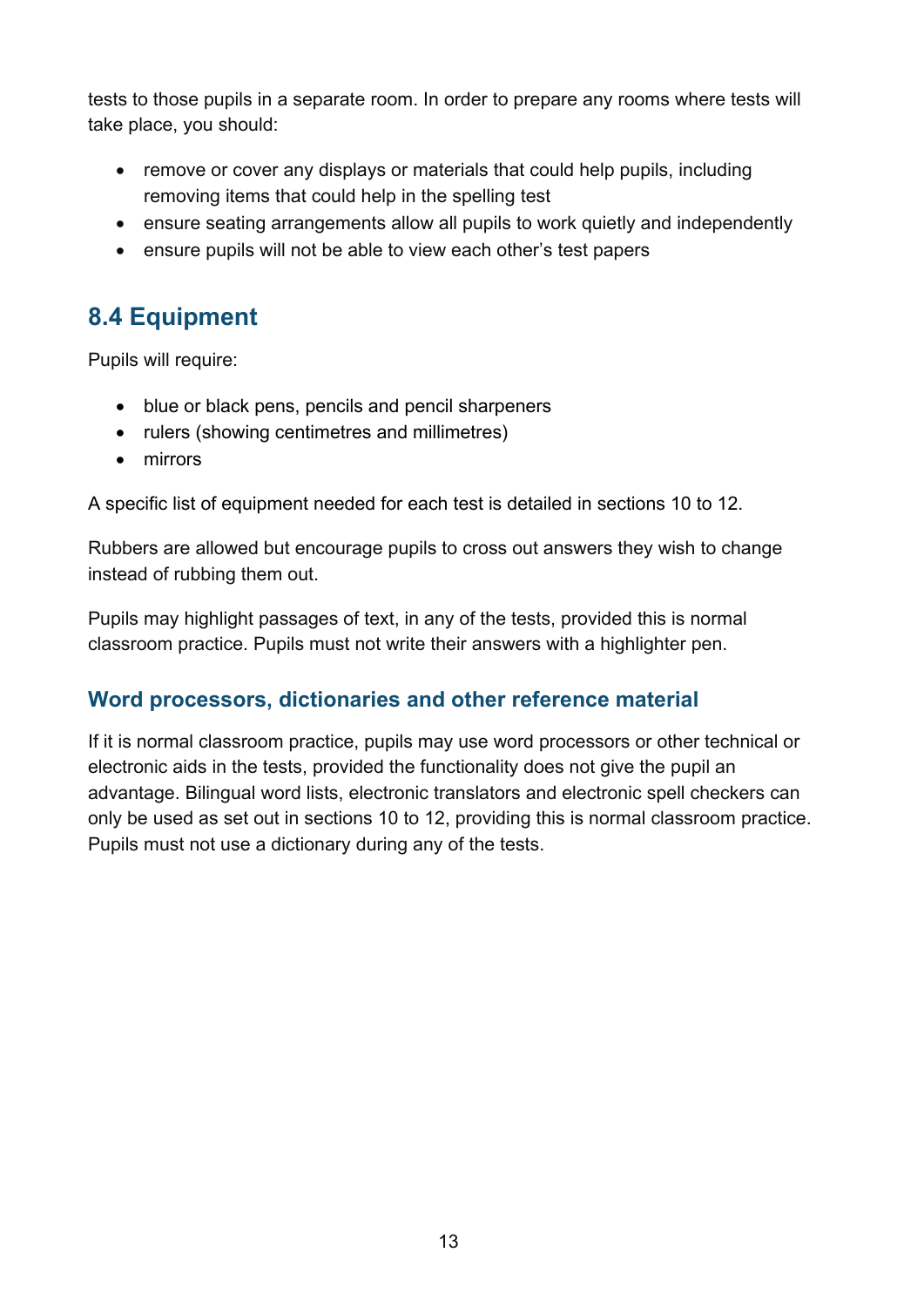# <span id="page-13-0"></span>**9 Administering the tests**

## <span id="page-13-1"></span>**9.1 At the start of a test**

Headteachers and test administrators should agree their own timetable for the KS1 tests, considering any pupils requiring access arrangements. It is at your discretion to choose when, or if, a pupil requires a break during the test. You also have the discretion to decide whether it is appropriate to stop the test early. If a pupil is not in a fit physical or mental state to take the test, it should be administered to them on a different day.

You must ensure that nothing you say or do during the tests could be interpreted as giving pupils an advantage, for example, indicating that an answer is correct or incorrect, or suggesting the pupil look at an answer again.

Test packs should be opened in the test room in front of the pupils who are taking the test in the first sitting. Unused test papers from an opened pack may then be used for subsequent administrations (for example, if a group of pupils takes the test and another group is going to take it on a different day). There is no need to open a new test pack for each test administration.

Each subject has 2 papers that must be administered in order, but they do not need to be administered on the same day. If both papers are administered on the same day, pupils may benefit from a break between papers. Pupils should complete the test paper on the day they start it and must only be allowed to take each test once.

Once the test pack has been opened, until Wednesday 1 June, teachers and test administrators must not:

- discuss the content of the test papers with anyone
- publish or discuss specific content that could compromise the test on social media or online
- use question-specific information to prepare pupils for the tests
- leave unused test papers unsecured

This is to help ensure the security and confidentiality of the tests is maintained until the end of the assessment period and so that no pupil has an advantage over another.

## <span id="page-13-2"></span>**9.2 Additional test materials**

If you do not have sufficient copies of the test materials, you can download and print additional copies from the Primary Assessment Gateway from Tuesday 3 May. If additional modified tests are required, you should contact the national curriculum assessments helpline on 0300 303 3013.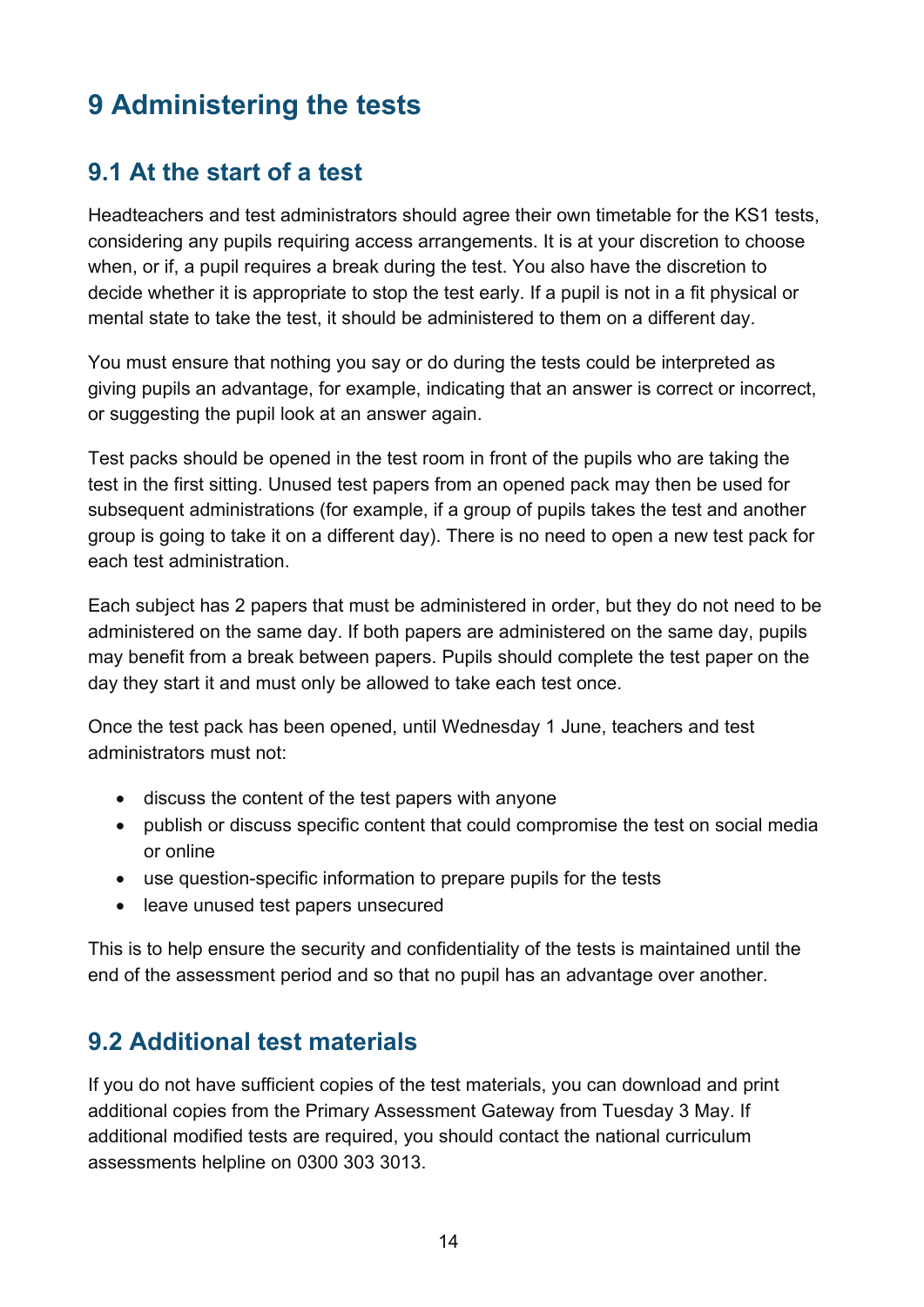English grammar, punctuation and spelling test materials, including mark schemes, will only be available to download from the Primary Assessment Gateway from Tuesday 3 May.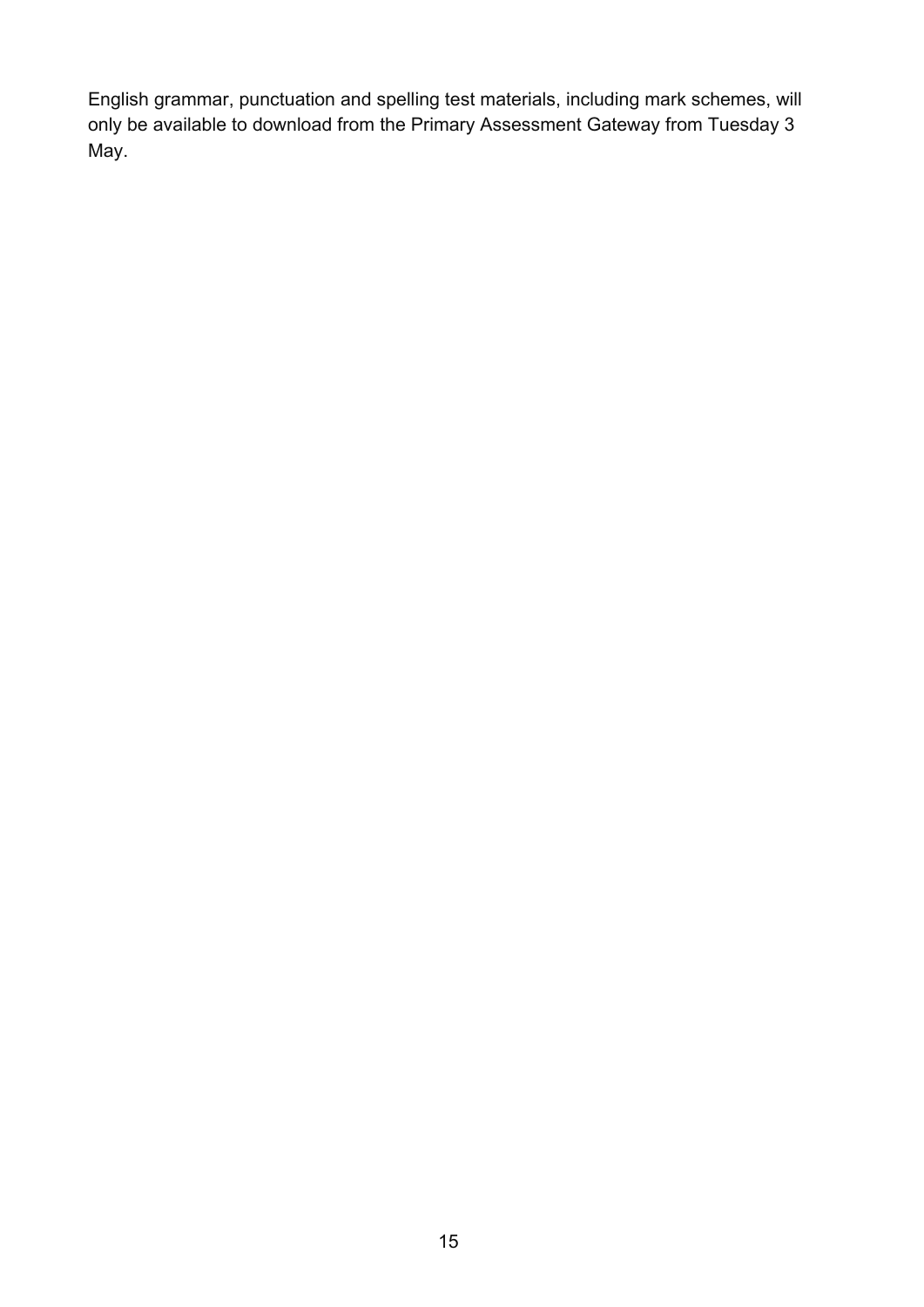# <span id="page-15-0"></span>**10 Administering the English reading test**

# <span id="page-15-1"></span>**10.1 Paper 1: combined reading prompt and answer booklet**

#### **Format**

Paper 1 consists of a combined reading prompt and answer booklet. It is expected that the test will take approximately 30 minutes to complete, but it is not strictly timed.

The paper includes some practice questions for you to use to introduce the contexts and question types to pupils. Test administrators should allow approximately 15 minutes before the test begins to go through the practice questions with pupils.

#### **Equipment**

Each pupil will need:

• a blue or black pen or a pencil

Pupils may use:

- monolingual English electronic spell checkers, provided they do not give definitions of words
- highlighter pens (if this is normal classroom practice)

Pupils must not use a dictionary.

#### **Assistance**

The English reading tests must not be read to individuals or to a group, except for the practice page and practice questions.

There is no specific hearing impairment guidance for this test but if signing, be careful to ensure you do not convey information that would give pupils an advantage.

Guidance for administering the test to pupils with a visual impairment is contained in the modified test packs.

If a pupil asks a question about test content, you must not explain any words or expressions.

The example below illustrates how to deal with a common situation.

Question: "I do not understand the question."

Answer: "Read the question again and underline key words that tell you what to do."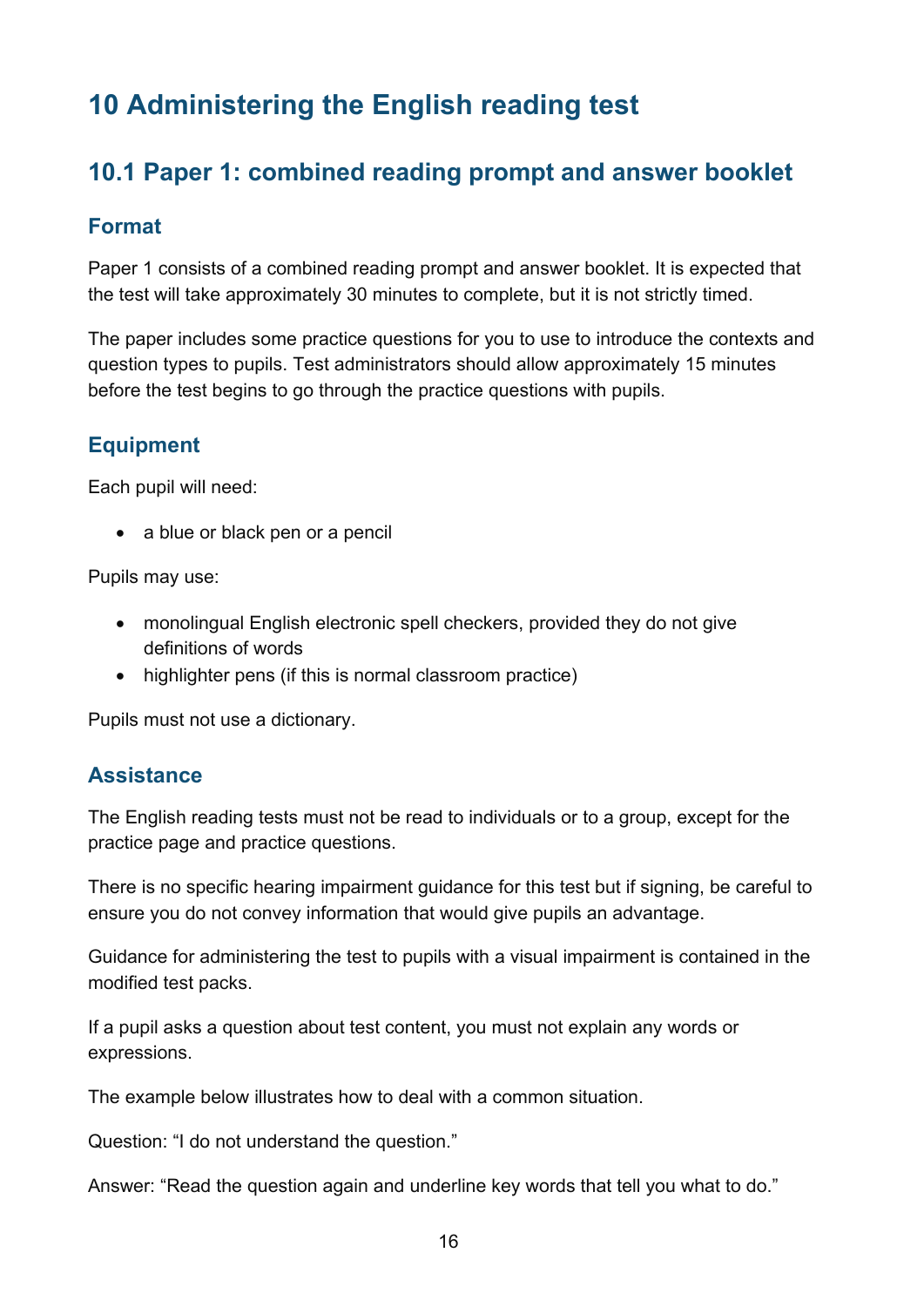# <span id="page-16-0"></span>**10.2 Paper 2: reading booklet and reading answer booklet**

#### **Format**

Paper 2 consists of a reading booklet and a separate reading answer booklet. All pupils must be given an unused reading booklet. Do not reuse reading booklets if you administer the test to groups of pupils at different times.

It is expected that Paper 2 will take approximately 40 minutes to complete, but it is not strictly timed.

There are no practice questions or lists of useful words provided in this paper.

In Paper 2 only, each question has a page number above it in brackets. This is the page in the reading prompt where the pupil can find the information they need to answer the question.

#### **Equipment**

Each pupil will need:

• a blue or black pen or a pencil

Pupils may use:

- monolingual English electronic spell checkers, provided they do not give definitions of words
- highlighter pens (if this is normal classroom practice)

#### **Assistance**

The English reading test must not be read to individuals or to a group, except for the general instructions.

There is no specific hearing impairment guidance for this test but, if signing, be careful to ensure you do not convey information that would give pupils an advantage.

Guidance for administering the test to pupils with a visual impairment is contained in the modified test packs.

If a pupil asks a question about test content, you must not explain any words or expressions. The example below illustrates how to deal with a common situation.

Question: "I do not understand the question."

Answer: "Read the question again and underline key words that tell you what to do."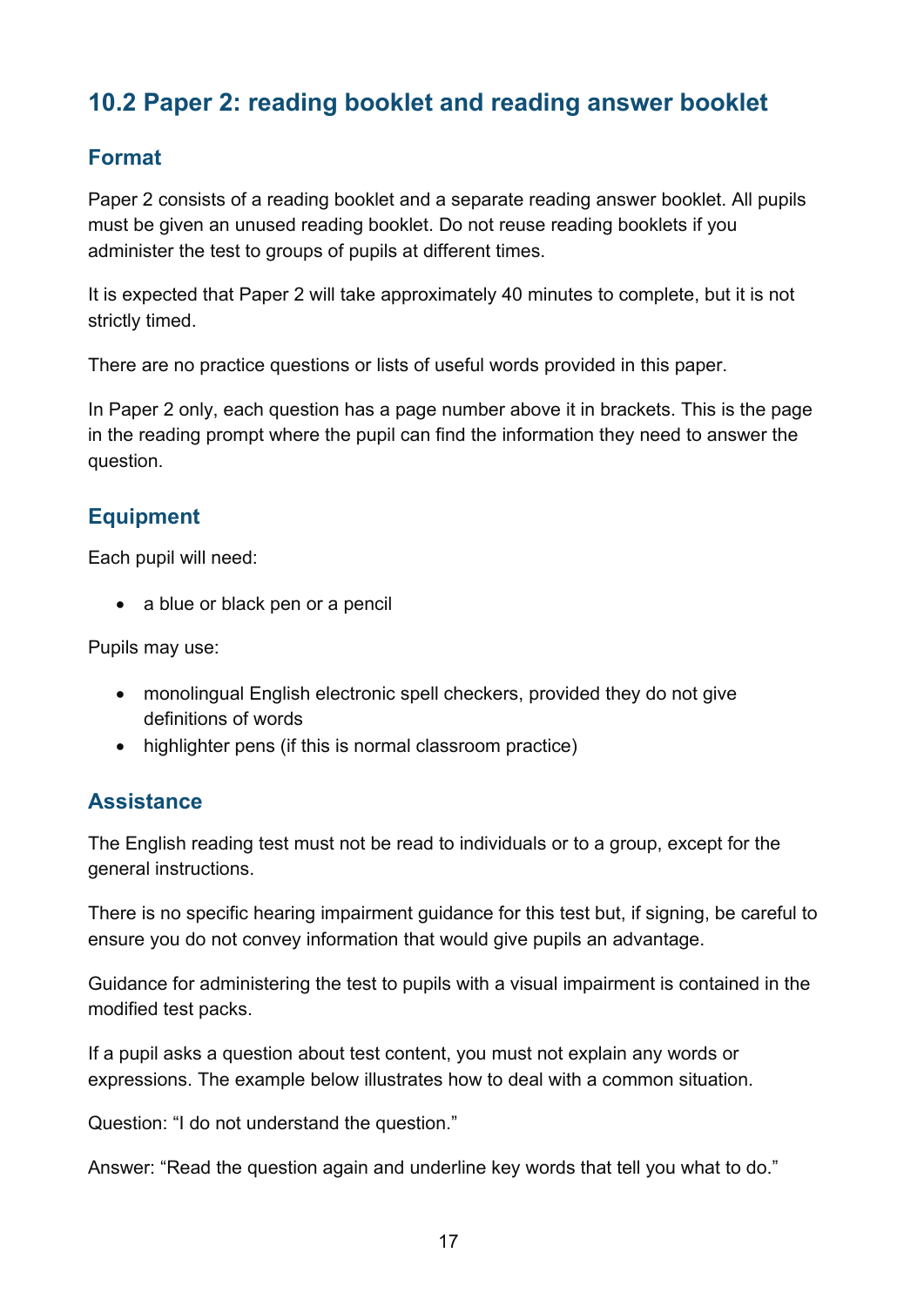# <span id="page-17-0"></span>**11 Administering the mathematics test**

# <span id="page-17-1"></span>**11.1 Mathematics Paper 1: arithmetic**

#### **Format**

Paper 1: arithmetic consists of a single test paper.

It is expected that the test will take approximately 20 minutes to complete, but it is not strictly timed.

#### **Equipment**

Each pupil will need:

- a blue or black pen or a pencil
- a ruler

Pupils are not allowed:

- calculators
- number apparatus, for example, base ten materials or number squares

#### **Assistance**

If a pupil requests it, a question may be read to the pupil on a one-to-one basis. However, you can only read words and numbers and not mathematical symbols. This is to ensure pupils are not given an advantage by having the function inadvertently explained by reading its name.

There is no specific hearing impairment guidance for this test but be careful if signing numbers, mathematical symbols and words. You must ensure you do not convey information that would give pupils an advantage.

Guidance for administering the test to pupils with a visual impairment is contained in the modified test packs.

The examples below illustrate how to deal with some common situations.

Question: "What does this sign here mean?"

Answer: "I cannot tell you but think hard and try to remember. We can talk about it after the test."

Question: "Does this mean 'take away'?"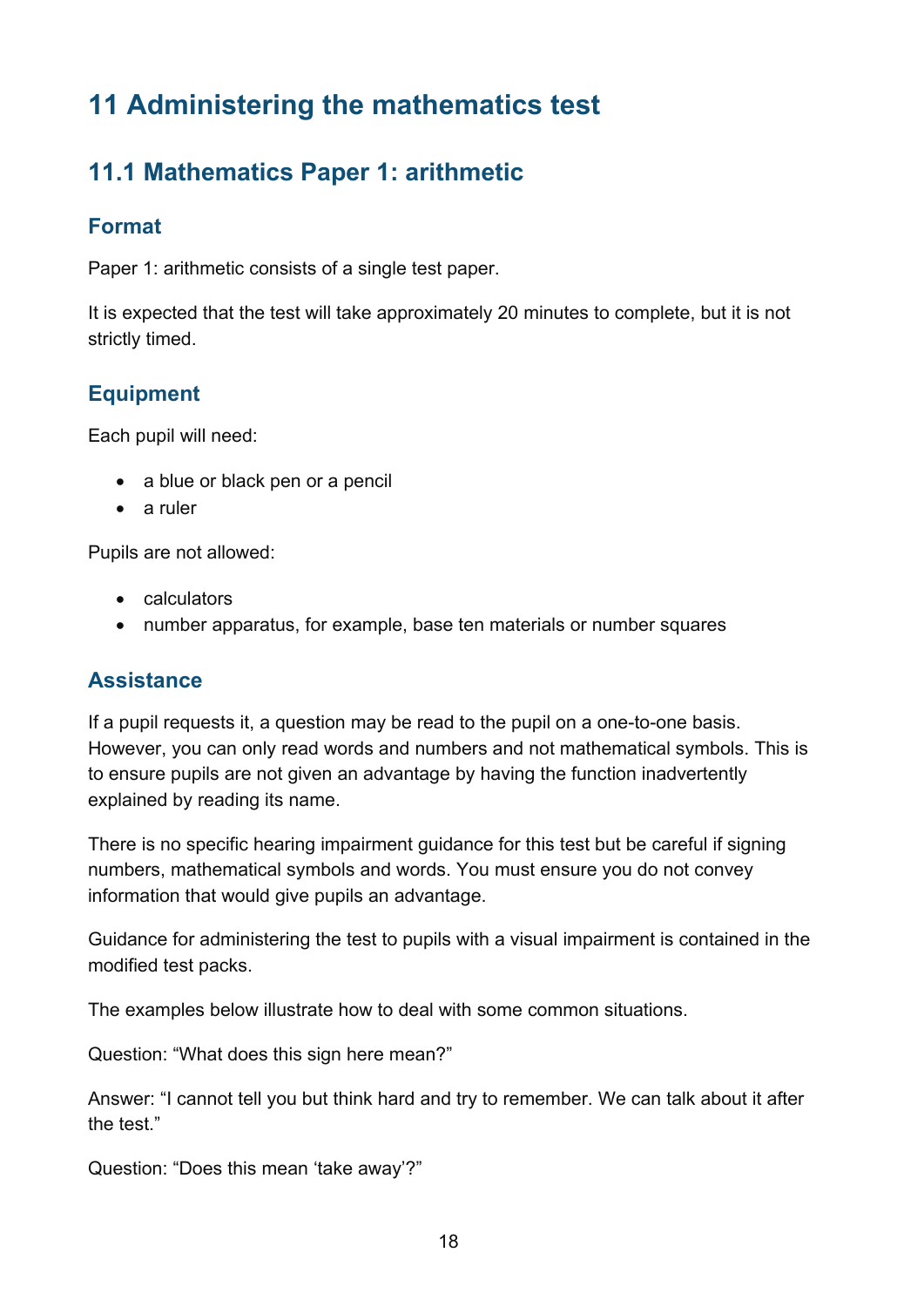Answer: "I cannot tell you but think hard and try to remember. We can talk about it after the test."

Question: "What does 'of' mean?" (If a pupil asks about an everyday word that has a mathematical meaning within the question, for example, 'What is half of 8?').

Answer: "I cannot tell you but think hard and try to remember. We can talk about it after the test."

#### **Guidance for specific questions**

There are 2 different types of working space for the pupils to use. Sometimes there is a blank working space and other times there is a grid. Pupils can use these spaces to show any working. A grid is included for questions where pupils are more likely to use a written method.

# <span id="page-18-0"></span>**11.2 Mathematics Paper 2: reasoning**

#### **Format**

Paper 2: reasoning consists of a single test paper.

It is expected that Paper 2 will take approximately 35 minutes to complete, but it is not strictly timed.

This paper has 2 sections—an aural section and a written section. The first section starts with a practice aural question, followed by 5 aural questions.

The time for the aural questions should be approximately 5 minutes.

After the aural questions, the pupils are presented with written questions. The time for the written questions should be approximately 30 minutes.

#### **Equipment**

Each pupil will need:

- a blue or black pen or a pencil
- a sharp pencil for mathematical drawing
- a ruler (showing centimetres and millimetres)
- a mirror

If it is normal classroom practice, pupils may use:

- monolingual English electronic spell checkers
- bilingual word lists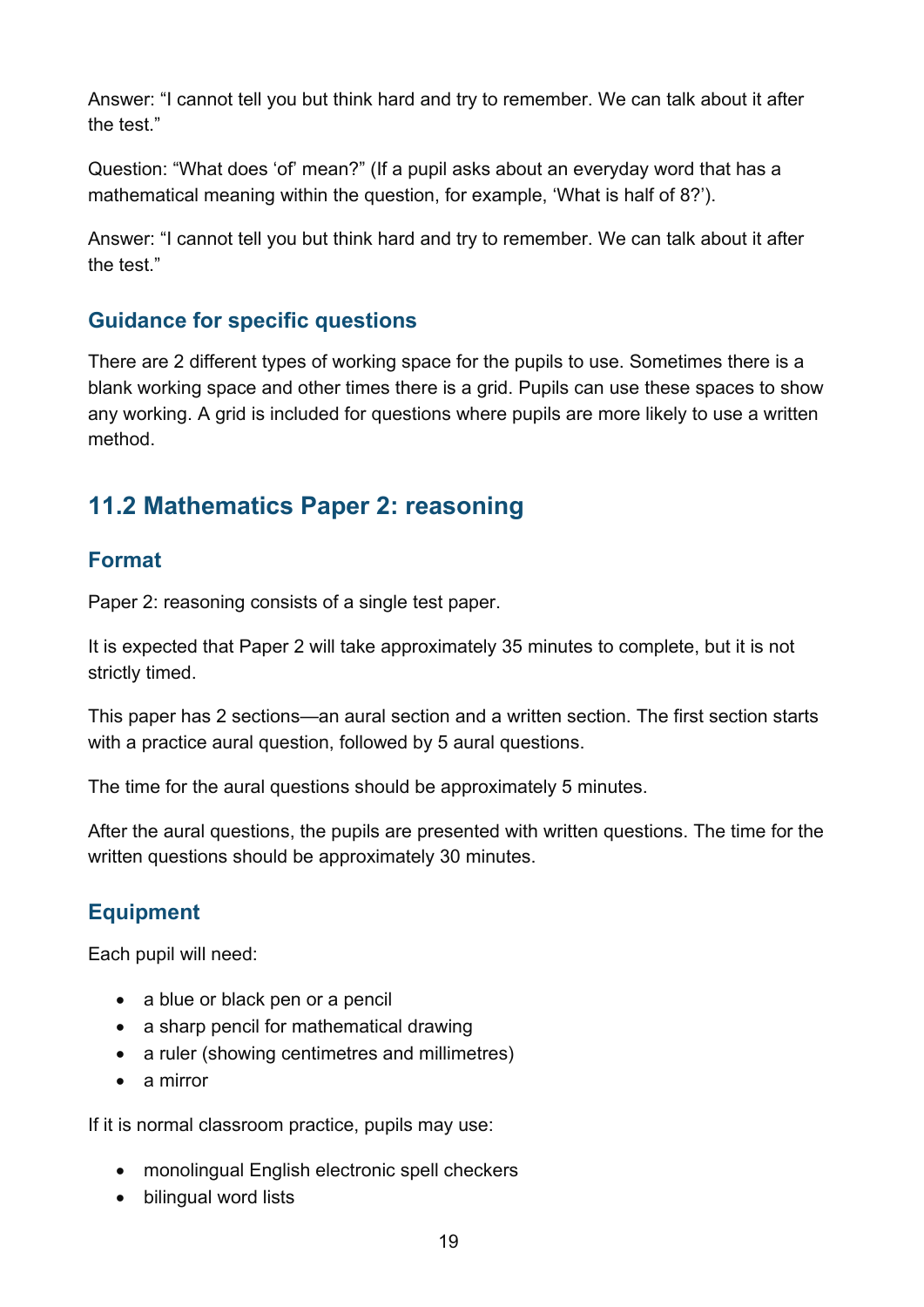• bilingual dictionaries or electronic translators, provided they only give word-forword translations

Pupils may highlight text, in any of the tests, provided this is normal classroom practice. Pupils must not write their answers with a highlighter pen.

Pupils are not allowed:

- calculators
- tracing paper
- number apparatus, for example, base ten materials, number squares

#### **Assistance**

If a pupil requests it, a question may be read to the pupil on a one-to-one basis. You can also read from question 6 onwards in the written section if a pupil has difficulty in reading the questions for themselves.

If reading to a pupil, you can read words and numbers but not mathematical symbols. You may point to parts of the test paper such as charts, diagrams, statements and equations but you must not explain the information or help the pupil by interpreting it. This is to ensure pupils are not given an advantage by having the function inadvertently explained by reading its name.

This example is taken from the 2016 sample KS1 mathematics Paper 2: reasoning:

Question 16: Sita cuts a pizza into four equal slices. She eats one slice.

What fraction of the pizza does she eat?

You may explain words to help the pupil understand the context, such as 'pizza', 'cuts', 'slices', 'eats', or clarify that 'Sita' is a child's name. You must not explain any subjectspecific vocabulary that might give the pupil an advantage, such as 'four', 'one', 'equal', 'fraction'.

For pupils with a hearing impairment, be careful if signing numbers, mathematical symbols and words. Guidance on any specific words that should be signed in a particular way are included in the standard test packs.

Guidance for administering the test to pupils with a visual impairment is contained in the modified test packs.

For Paper 2, there is an optional pupil aural script, that you may provide to pupils to access this part of the test. This should only be used if pupils need extra visual support to access the aural questions and you are confident it will not confuse them. Pupils should use the script when listening to the aural questions read by the teacher. If you need to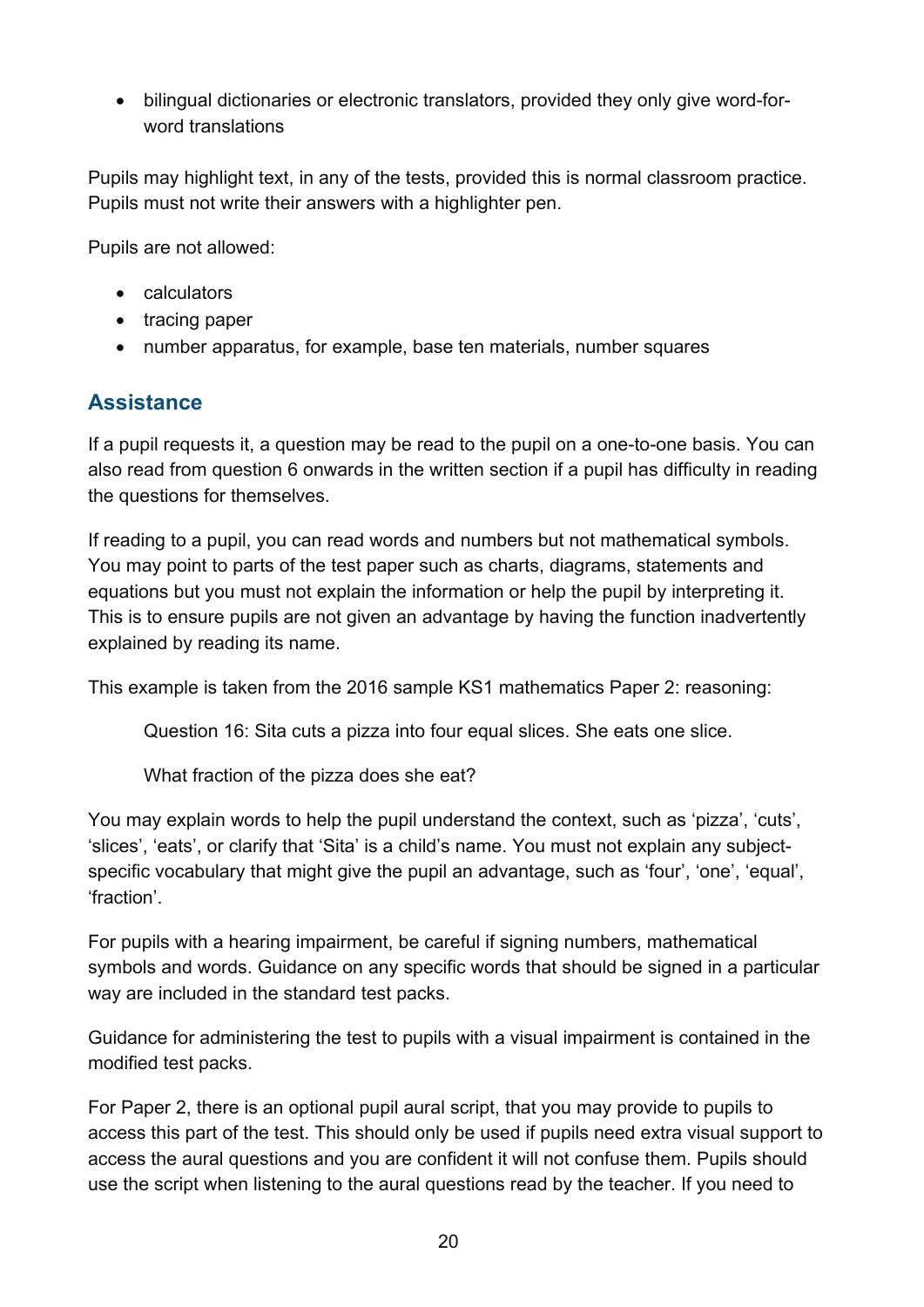use this with any pupils, you can open the test administration instructions up to one hour early on the day of the administration to photocopy the transcript. Guidance on how to use this document is included in the test administration instructions in the test pack.

You must not explain any subject-specific terminology. If any context or words related to a question are unfamiliar to a pupil, you may show them related objects or pictures, or describe the context.

The examples below illustrate how to deal with some common situations.

Question: "What does 'fraction' mean?"

Answer: "I cannot tell you but think hard and try to remember. We can talk about it after the test."

Question: "What does '>' or '<' mean?"

Answer: "I cannot tell you but think hard and try to remember. We can talk about it after the test."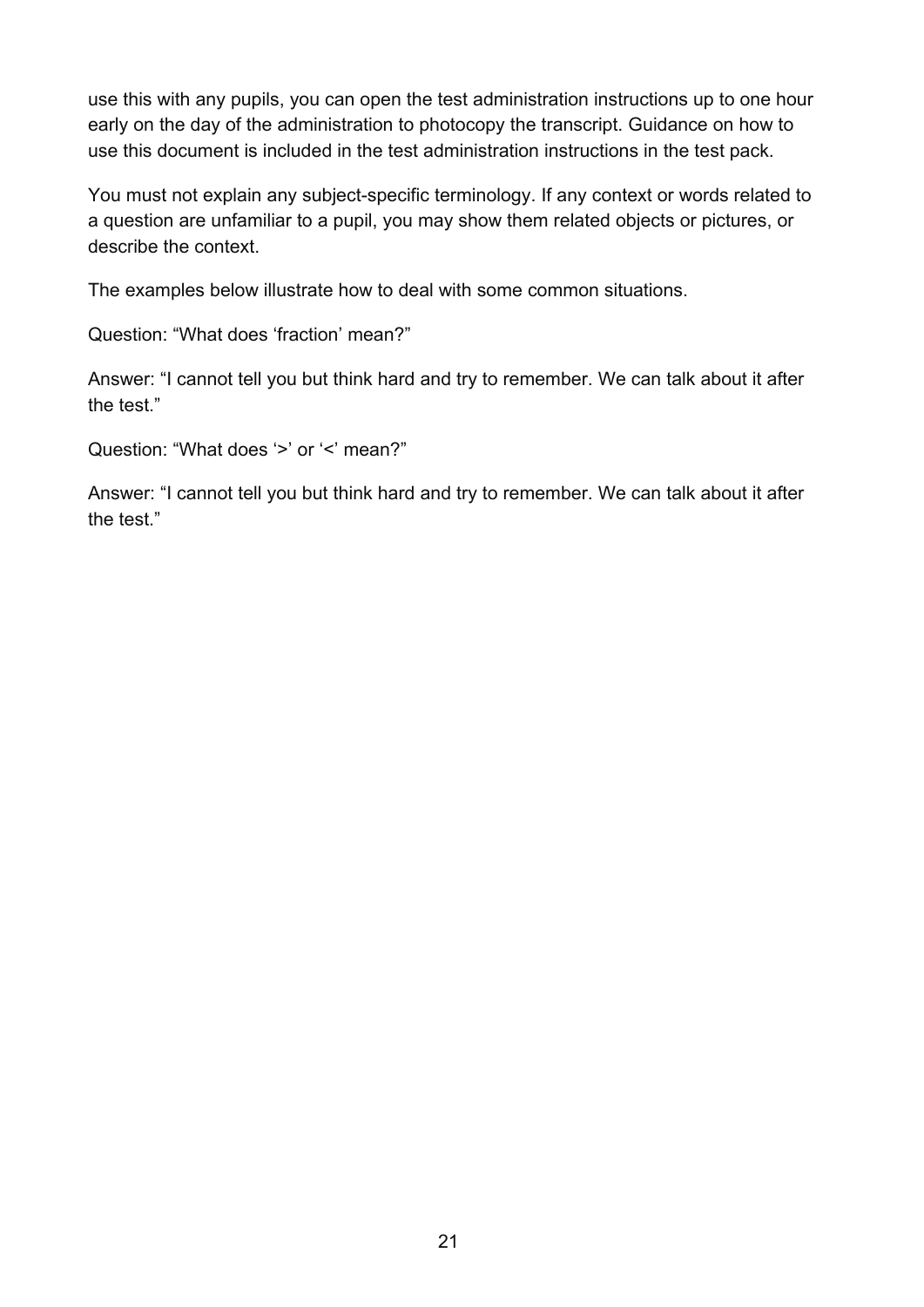# <span id="page-21-0"></span>**12 Administering the optional English grammar, punctuation and spelling test**

## <span id="page-21-1"></span>**12.1 English grammar, punctuation and spelling Paper 1: spelling**

#### **Format**

Paper 1: spelling consists of an answer booklet for pupils to complete and a test transcript to be read by the test administrator. The transcript is included in the test pack.

It is expected that the test will take approximately 15 minutes to complete, but it is not strictly timed.

#### **Equipment**

Each pupil will need:

• a blue or black pen or a pencil

Pupils are not allowed:

- dictionaries
- electronic spell checkers
- bilingual word lists or electronic translators

#### **Assistance**

Pupils should not require any assistance during the administration of Paper 1: spelling.

You should take care not to overemphasise spelling when reading out the words that pupils need to spell.

There is no specific hearing impairment guidance for this test but, if signing, be careful to ensure you do not convey information that could give pupils an advantage. If this paper is presented through sign language, finger spelling must not be used.

Guidance for administering the test to pupils with a visual impairment is contained in the modified test packs.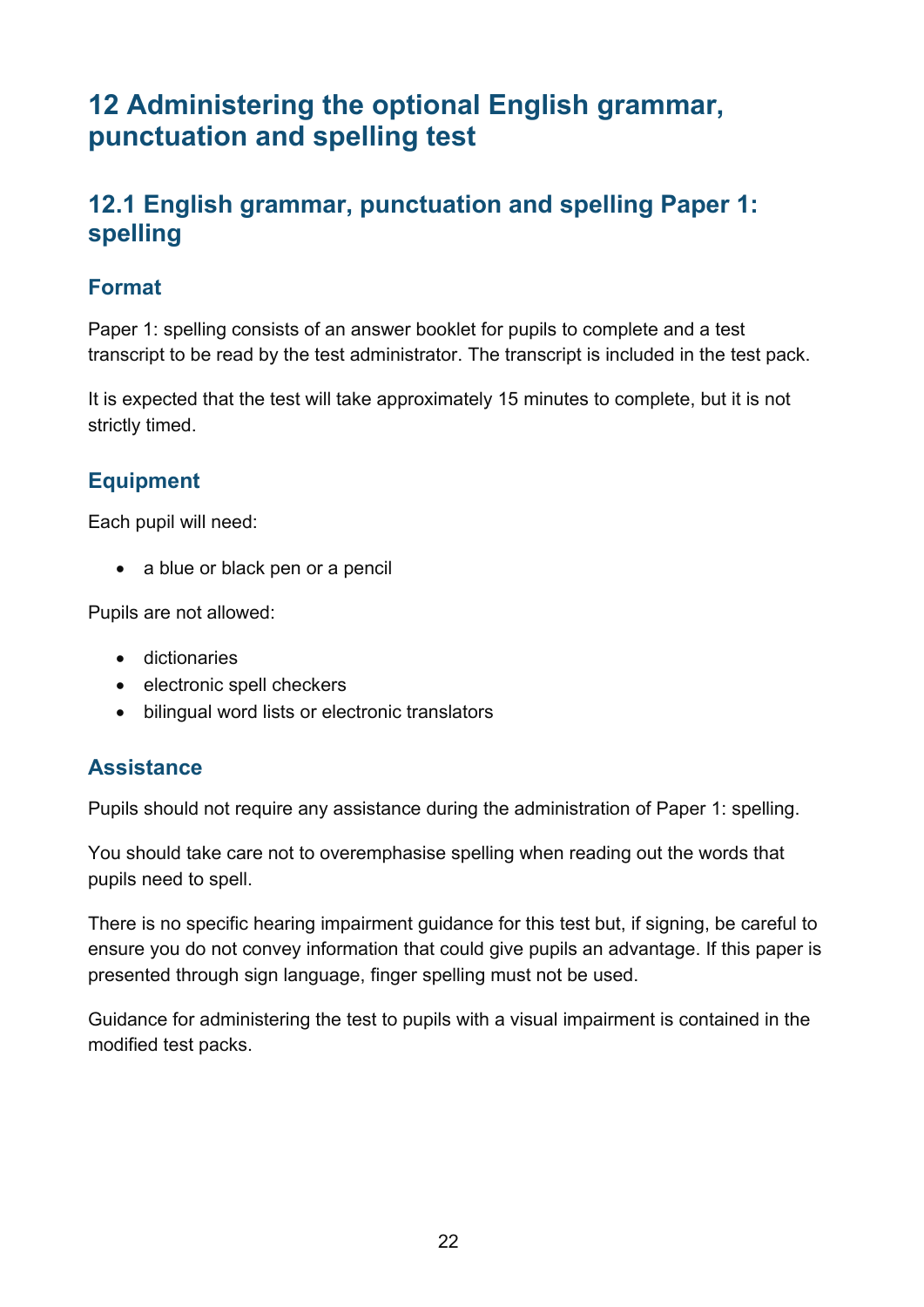# <span id="page-22-0"></span>**12.2 English grammar, punctuation and spelling Paper 2: questions**

#### **Format**

Paper 2: questions consists of a single test paper.

It is expected that the test will take approximately 20 minutes to complete, but it is not strictly timed.

#### **Equipment**

Each pupil will need:

• a blue or black pen or a pencil

Pupils are not allowed:

- dictionaries
- electronic spell checkers
- bilingual word lists or electronic translators

#### **Assistance**

You must not explain any subject-specific terminology. If any other word in a question is unfamiliar to pupils, you may explain it, or show them objects or pictures to help them understand. You must not give alternative explanations, for example explain 'commands' as 'instructions' or name punctuation.

This example is taken from the 2016 sample KS1 English grammar, punctuation and spelling paper 2: questions:

Question 3: Tick one box to show where a comma should go in the sentence below.

Aisha found some red blue and purple beads in the box.

You may explain words to help the pupil understand the context and instructions, such as 'tick', 'beads', 'box', or clarify that 'Aisha' is a child's name. You must not explain any subject-specific vocabulary that might give the pupil an advantage, such as 'comma'. You must not identify people's names in questions asking which word requires a capital letter or why a capital letter is needed.

There is no specific hearing impairment guidance for this test but, if signing, be careful to ensure you do not convey information that would give pupils an advantage.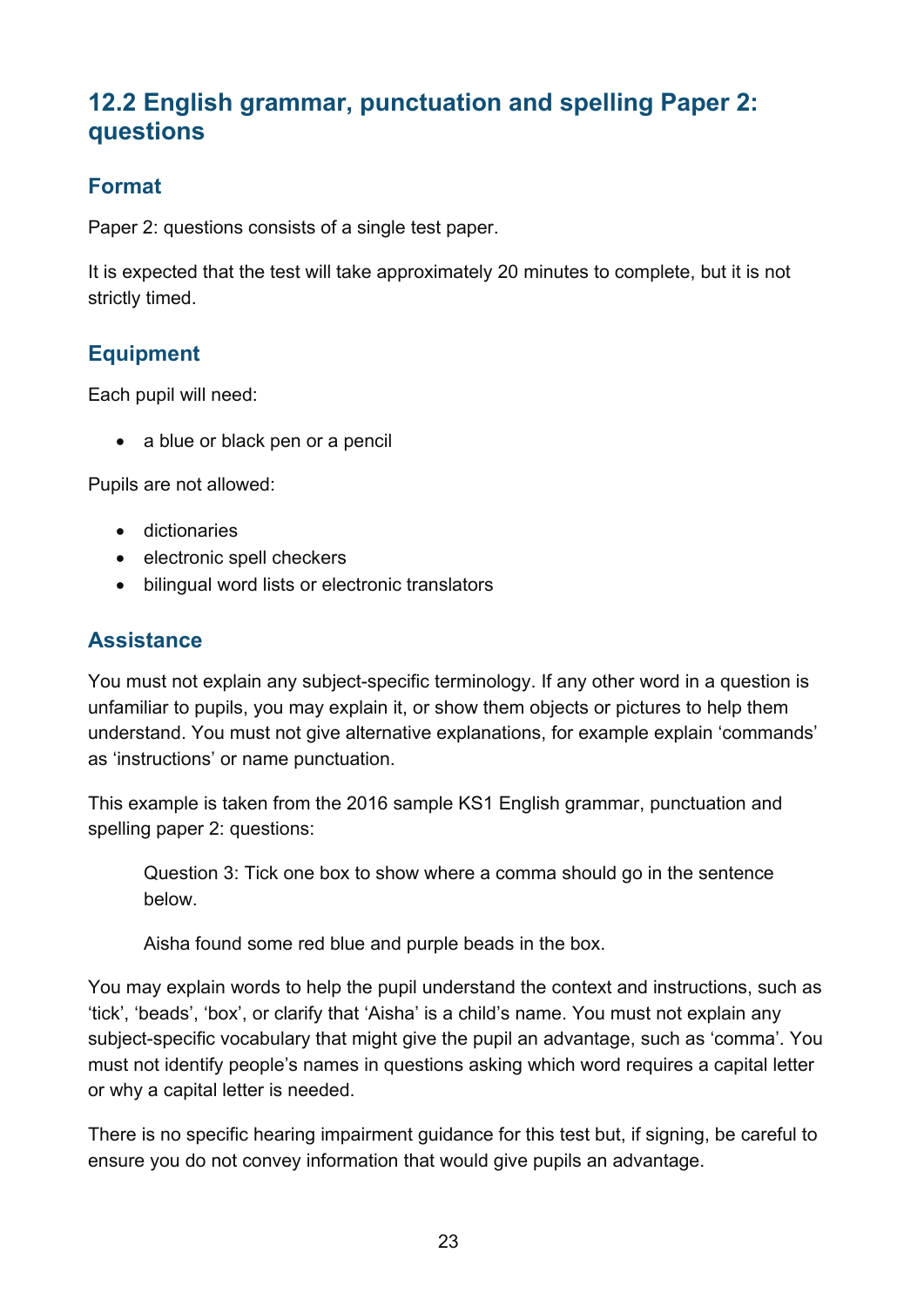Guidance for administering the test to pupils with a visual impairment is contained in the modified test packs.

[Notes for readers in the English grammar, punctuation and spelling tests](https://www.gov.uk/government/publications/notes-for-readers-in-the-english-grammar-punctuation-and-spelling-test-short-answer-questions)<sup>[20](#page-23-0)</sup> gives examples of how to read particular types of questions in Paper 2.

The following examples illustrate how to deal with some common situations.

Question: "I do not understand the question."

Answer: "Read the question again and underline key words that tell you what to do."

Question: "What does 'comma' mean?"

Answer: "I cannot tell you but think hard and try to remember. We can talk about it after the test."

<span id="page-23-0"></span><sup>&</sup>lt;sup>20</sup> www.gov.uk/government/publications/notes-for-readers-in-the-english-grammar-punctuation-andspelling-test-short-answer-questions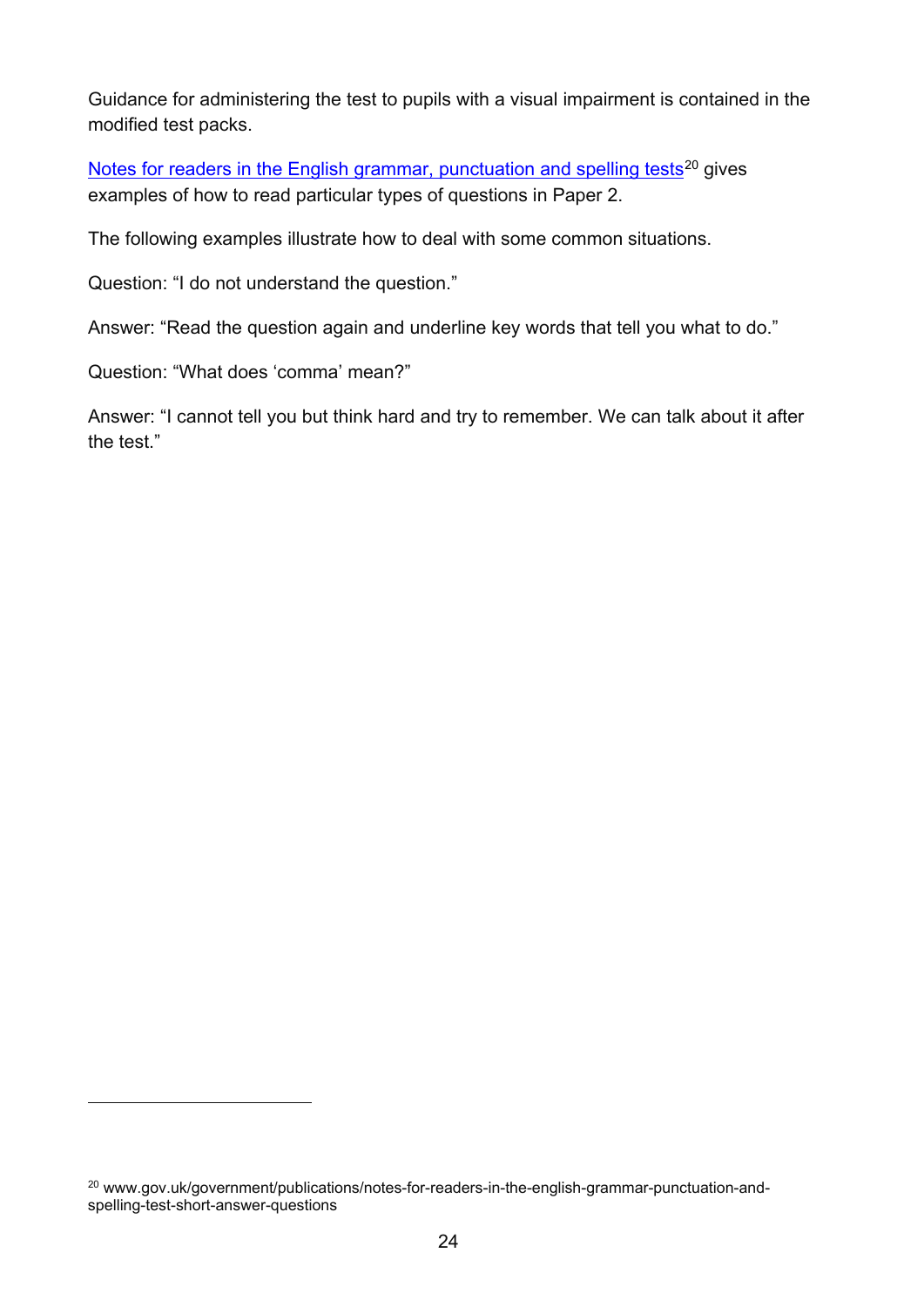# <span id="page-24-0"></span>**13 Problems or queries during test administration**

## <span id="page-24-1"></span>**13.1 Dealing with issues during the tests**

It is impossible to plan for every scenario. Whatever action taken, pupil safety and wellbeing must always be your first consideration. This section provides guidance on what to do in certain situations. If any unexpected situations occur during a test, you should brief your headteacher on how the incident was dealt with once the test is over.

#### **If a fire alarm goes off**

Stop the test and note the time. Evacuate the room following school procedures. Pupils should be supervised and asked not to talk about the test. The test papers should be left in the test room.

Once safe, pupils may continue with the test using an appropriate amount of time to continue.

#### **If a pupil is unwell**

If staff have reason to believe a pupil is feeling unwell or is not in a fit state to take the test, the test should not be administered, and arrangements should be put in place for them to take it later in the day or on a different day.

If a pupil becomes unwell during a test, stop the test for the individual pupil and note the time. After a rest break, if the pupil is well enough, they should be given an appropriate amount of time to continue the test. The test should be completed on the same day. If the pupil is too ill to continue and they have not seen the questions later in the paper, you may consider completing the test with them on another day.

If other pupils have been disturbed, you may stop the test for all the pupils in the room. Make a note of the time so pupils receive an appropriate amount of time to complete the test. If necessary, move the pupils to another room.

In the case of twins, or 2 pupils living in the same household, if one pupil is absent on the day of a test but their sibling is in school (and the school intends to administer the test to both pupils), the school should consider delaying the test for both pupils. This is to ensure the integrity of the test is maintained.

#### **If a pupil needs to leave the test room**

Pupils taking the tests must be supervised at all times. If a pupil needs to leave the test room, a test administrator must accompany them.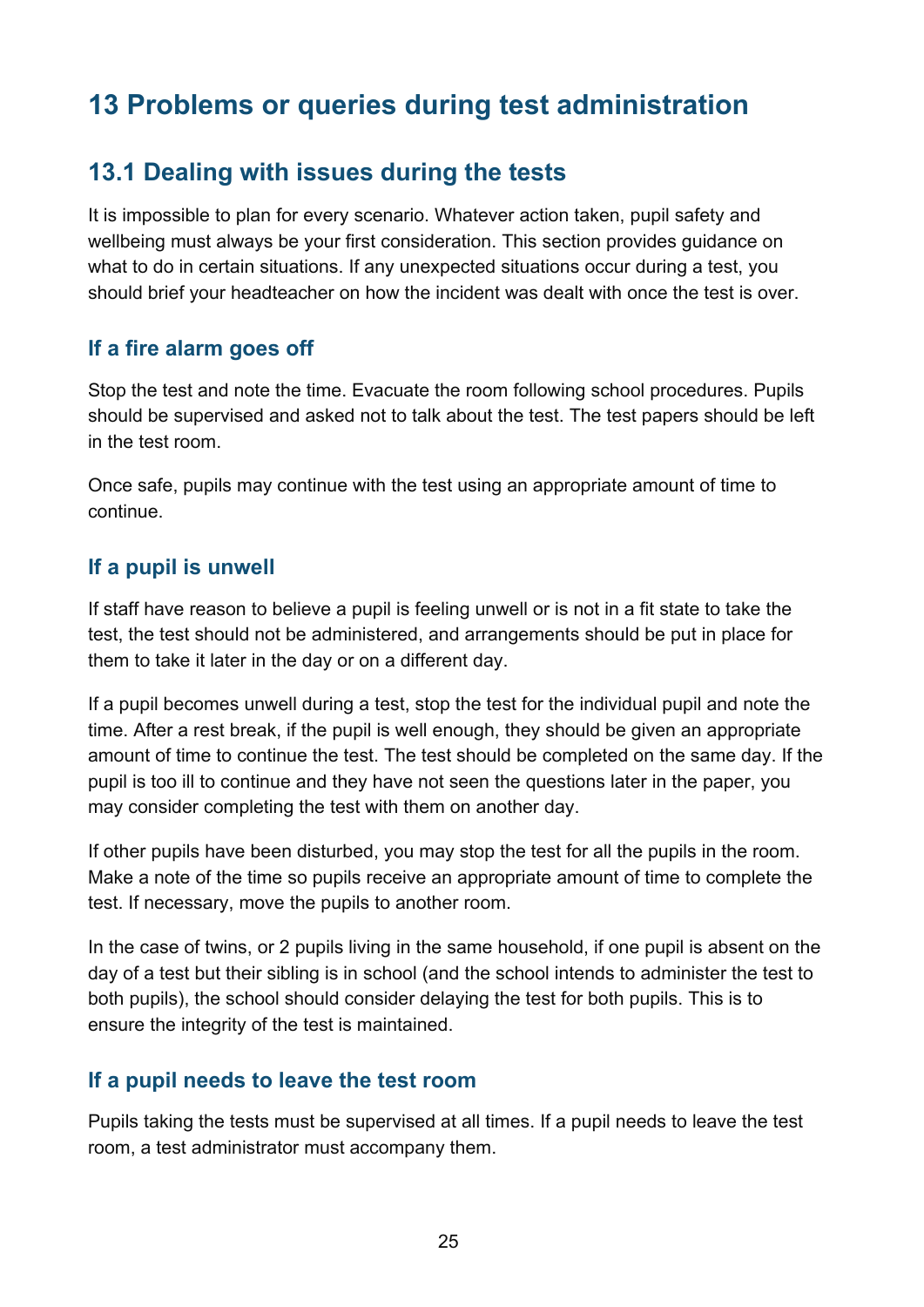When deciding on the number of test administrators needed to maintain adequate supervision during a test, you should consider the possibility that at least one test administrator might need to leave the room with a pupil.

You should also consider test administrators who administer tests on their own are more vulnerable to allegations of maladministration as they do not have another adult to verify the test administration procedures.

#### **If a pupil is identified as cheating**

If you identify a pupil as having cheated you should record the details, including the pupil's name, the name of the test and any specific questions in which the pupil was advantaged by cheating. When marking the tests, you should make appropriate adjustments to the pupil's raw score.

#### **If a pupil is being disruptive**

If a pupil's behaviour is disturbing other pupils, stop the test, note the time and remove the pupil. Give the other pupils a few moments to refocus then continue the test. You can decide whether to continue the test with the disruptive pupil later.

#### **If test papers are incorrectly collated or the print is illegible**

Stop the test for the affected pupils, making a note of the time and tell them you will organise replacement papers. The pupils must not discuss the test content while the replacement papers are being arranged. Once the replacements are provided, give the pupils an appropriate amount of time to complete the test. Pupils should not be allowed to start the test again.

Schools receive additional copies of each test paper. If there are insufficient additional copies, you can photocopy test papers or download and print a copy from the Primary Assessment Gateway. You should be careful to ensure no pages are omitted or duplicated when photocopying the papers.

#### **If a pupil asks for additional paper**

The test papers and answer booklets have been designed so most pupils will have enough room to record their answers. You may give pupils additional paper if they need more space for their answers.

#### **Transcribing test scripts**

If it is difficult to read a pupil's writing when marking their test script, or to use it as evidence for teacher assessment, schools should consider making a transcript of the pupil's answers. See section 2.5 of the KS1 access arrangements guidance.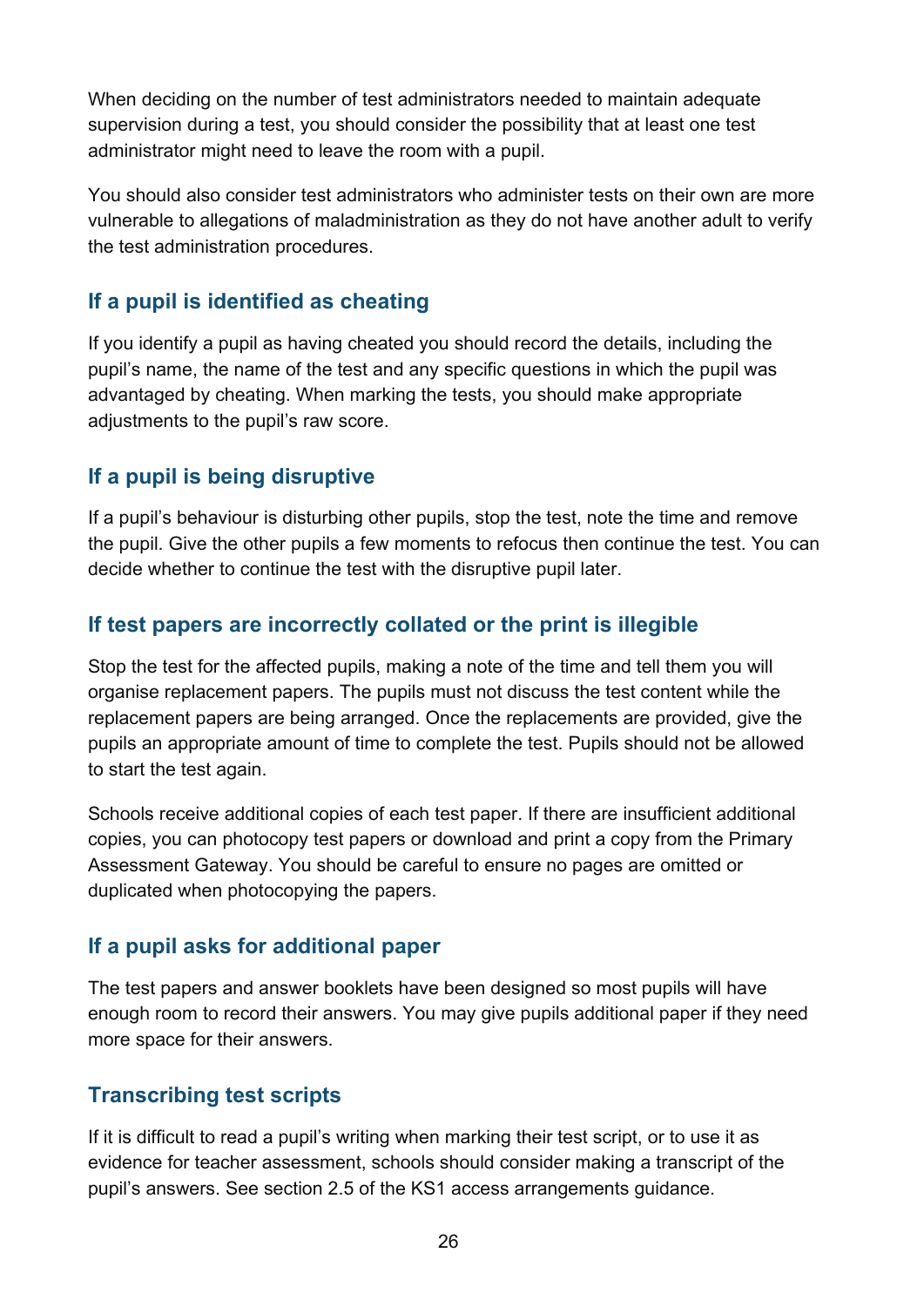## **Pupils who cannot take a test on the school's planned day**

If a pupil is absent on the day the school has planned to administer a KS1 test, the test can be administered on the pupil's return to school up to and including Tuesday 31 May. Permission from STA is not required.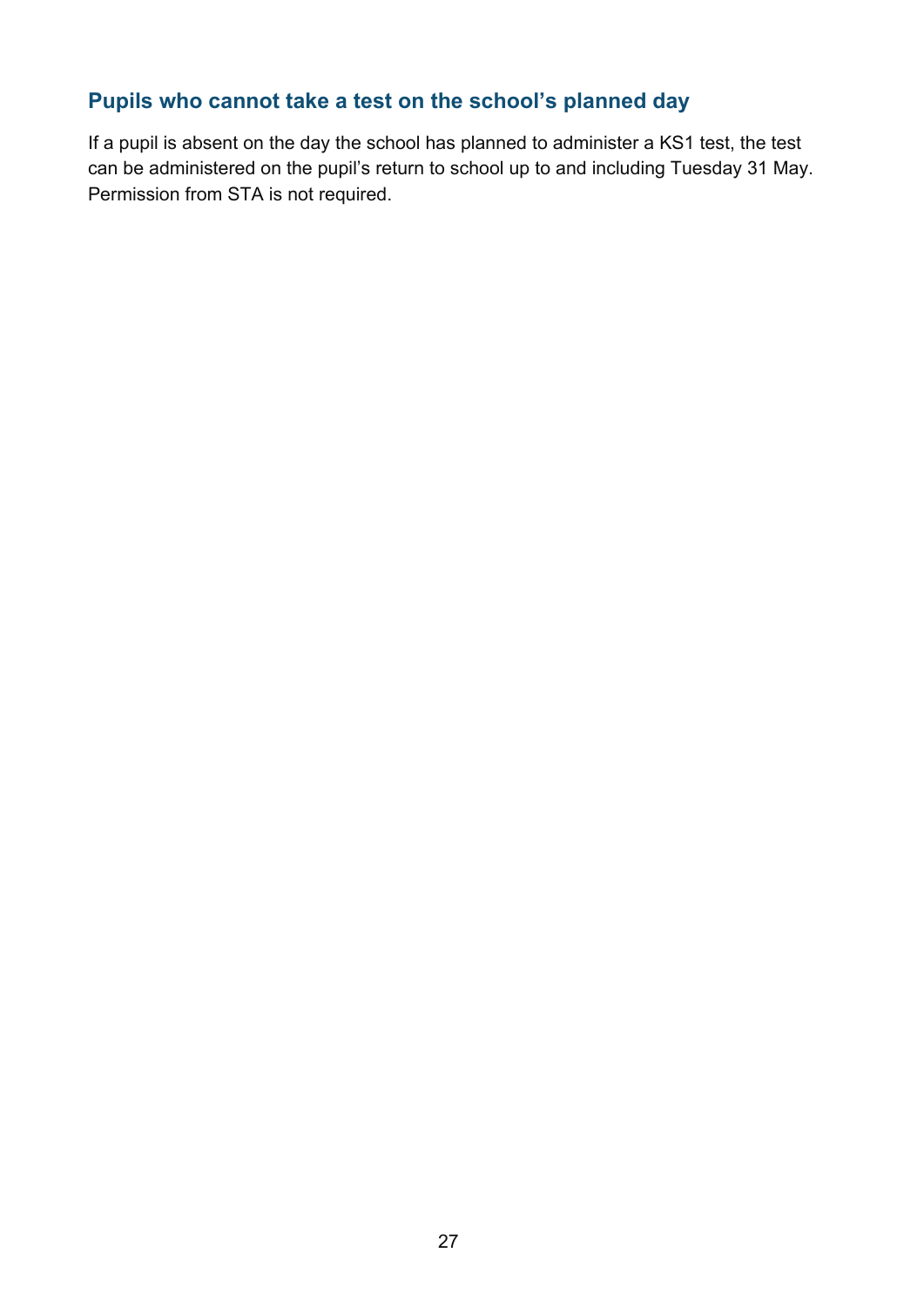# <span id="page-27-0"></span>**14 After the tests**

Schools should ensure that completed test scripts are stored securely and are accessible for marking. Mark schemes will be available on the Primary Assessment Gateway from Tuesday 3 May. Downloaded or printed copies of the mark schemes must be kept secure, along with all other test materials, until Wednesday 1 June.

To avoid potential allegations of maladministration, STA recommends that mark schemes are not printed until after all pupils have taken the tests. If you download mark schemes before all pupils have taken the tests, for example in a large school where tests have been administered to one class but not another, you must not discuss their content or use them to prepare pupils who have not taken the tests.

# <span id="page-27-1"></span>**14.1 Marking**

KS1 tests should be marked by a member of staff who is familiar with the pupil. Marking requires professional judgement about which responses are correct. The marker must not be a relative of the pupil.

Test administrators must ensure no changes are made to pupils' answers following the test. Pupils' completed scripts can be marked away from school, but appropriate security arrangements must be in place. This is to ensure the confidentiality of pupil data is maintained throughout the marking process.

Markers should familiarise themselves with the mark schemes, which indicate how the tests are marked. Mark schemes must be applied accurately and consistently. If a pupil's response does not match the mark scheme, markers should use their professional judgement.

The marks awarded for each question should be noted in the mark box provided on the test papers. The total mark for each paper should be calculated and carefully recorded on the front of the test paper, in the box provided. This is the raw score for the paper.

The total raw score for each subject should be calculated by adding together the raw scores for each paper (2 papers per subject). This total raw score should be converted to a scaled score using the raw score to scaled score conversion tables, which will be published on GOV.UK<sup>21</sup> on Wednesday 1 June.

<span id="page-27-2"></span><sup>21</sup> www.gov.uk/guidance/scaled-scores-at-key-stage-1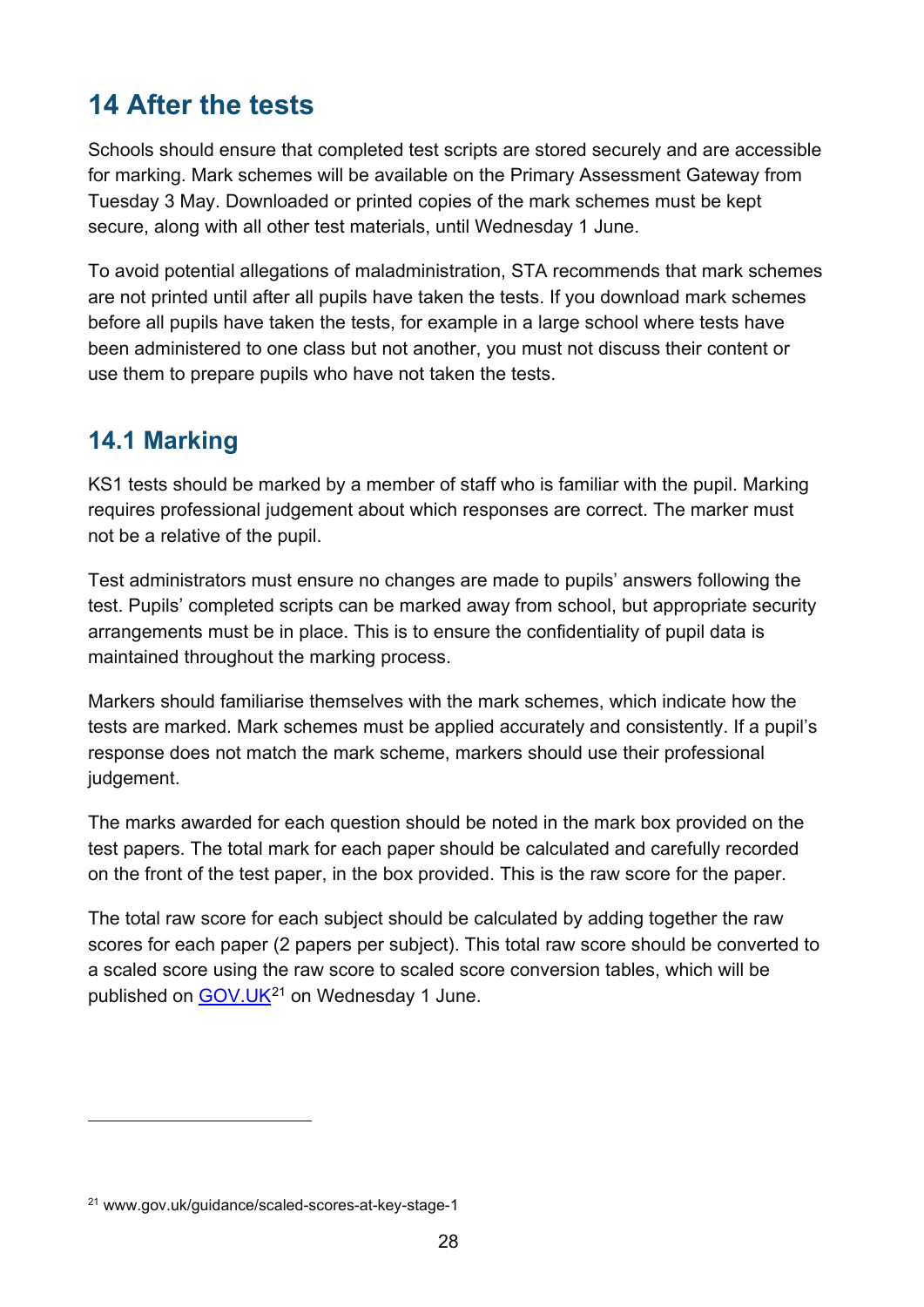#### **Moderation of marking**

STA recommends that schools undertake internal moderation to ensure the marking of KS1 tests is accurate and consistent. Where there is more than one year 2 class in a school, colleagues should check each other's marking. If schools are in a federation, an academy chain, a multi-academy trust or have relationships with other schools, they may consider organising cross-school moderation of test marking.

Appropriate security arrangements must be in place during the entire test administration window, including when transporting test materials to another location to take part in moderation of marking.

# <span id="page-28-0"></span>**14.2 Compensatory marks for spelling**

For schools that have chosen to administer the optional KS1 English grammar, punctuation and spelling test to inform their TA judgements in English writing, compensatory marks will be available for pupils who cannot access the spelling paper due to a profound hearing impairment.

Raw scores from both English grammar, punctuation and spelling papers are needed to give an overall scaled score for the test. Compensatory marks allow pupils who cannot access the spelling paper to receive an overall test outcome for the English grammar, punctuation and spelling test.

Schools should add the compensatory mark for spelling to the raw score from Paper 2: questions, before converting the overall raw score to a scaled score.

A compensatory mark for the spelling test will be available to schools, by request, from the national curriculum assessments helpline on 0300 303 3013 at the beginning of June.

## <span id="page-28-1"></span>**14.3 Special consideration**

A pupil's performance may be affected by extremely distressing circumstances at the time of the test. Headteachers should ensure that pupils are in a fit physical and mental state to take the test. KS1 tests, if administered, should be marked in accordance with the mark schemes. In these circumstances, test outcomes should be considered in context when informing TA judgements.

## <span id="page-28-2"></span>**14.4 Using the raw score to scaled score conversion tables**

Raw score to scaled score conversion tables for the English reading and mathematics tests will be published on Wednesday 1 June. Teachers should use these tables to convert the total raw scores to scaled scores. The scaled scores will show whether pupils have met the expected standard or not in the tests.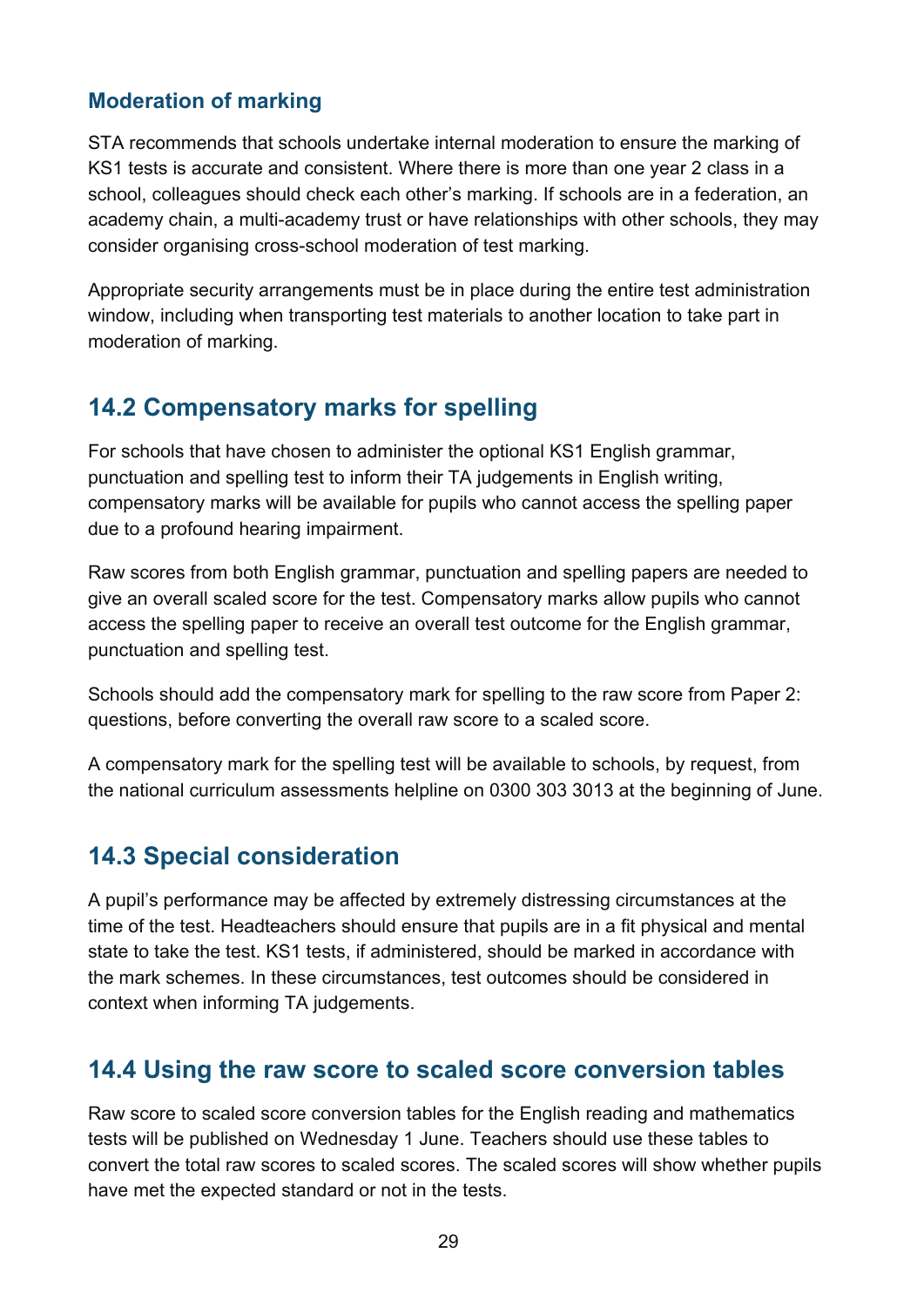A conversion table will also be published for the English grammar, punctuation and spelling test for schools that have chosen to use the results of the test to inform their TA of writing.

## <span id="page-29-0"></span>**14.5 Using scaled scores to inform teacher assessment**

The results from the KS1 English reading and mathematics tests must be used as a single piece of evidence, alongside the other evidence teachers will have gathered throughout the year, when making TA judgements. Schools will need to judge how a pupil's scaled score influences their final TA judgement. Schools may also choose to use the results from the English grammar, punctuation and spelling test to inform their TA of English writing.

A scaled score of 100 will always represent the expected standard of the test. STA will not provide scores that equate to either working towards the expected standard or working at greater depth.

# <span id="page-29-1"></span>**14.6 The headteacher's declaration form**

After the English reading and mathematics tests have taken place and you have submitted your TA judgements for all subjects, headteachers must complete and submit the KS1 HDF on the Primary Assessment Gateway, as detailed in article 4(7) of the [Education \(National Curriculum\) \(Key Stage 1 Assessment Arrangements\) \(England\)](https://www.legislation.gov.uk/uksi/2004/2783/contents/made)  [Order 2004](https://www.legislation.gov.uk/uksi/2004/2783/contents/made)[22.](#page-29-2)

Headteachers must complete and submit the KS1 HDF to confirm that:

- test materials were kept secure and treated as confidential until Wednesday 1 June
- tests were administered within the May 2022 test window
- all staff involved in the administration confirmed the tests were administered according to the guidance
- test papers were marked accurately according to the mark schemes
- any incident which may have affected the integrity, security or confidentiality of the tests was reported to STA
- the results of the English reading and mathematics tests were used to inform TA judgements

<span id="page-29-2"></span><sup>22</sup> www.legislation.gov.uk/uksi/2004/2783/contents/made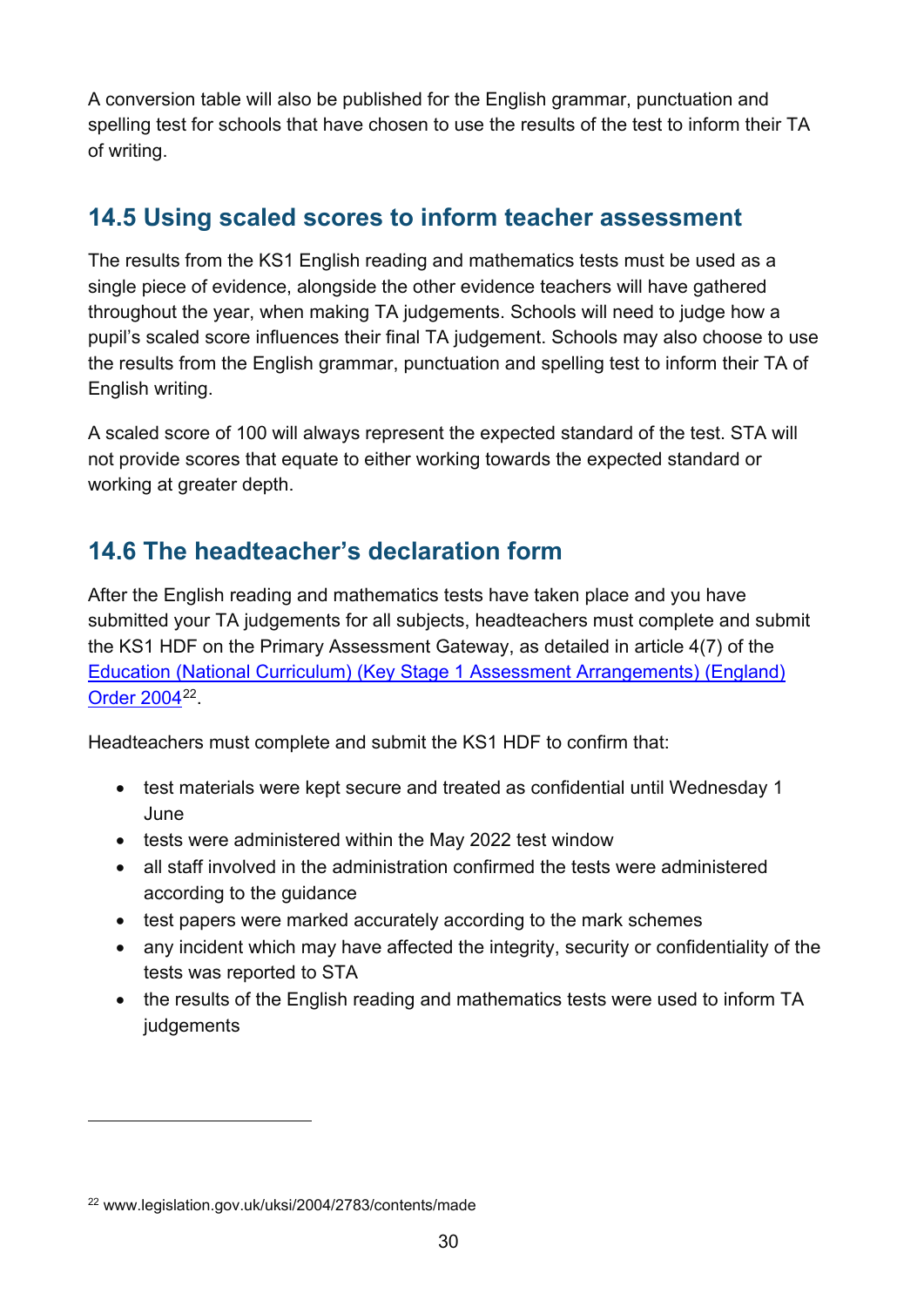- the  $TA$  frameworks<sup>[23](#page-30-0)</sup> and [pre-key stage standards](https://www.gov.uk/government/publications/pre-key-stage-1-standards)<sup>[24](#page-30-1)</sup> (where applicable) were used to reach pupils' TA judgements
- the TA data submitted to the LA is an accurate assessment of pupils' attainment

The KS1 HDF will be available on the Primary Assessment Gateway from Wednesday 1 June. The form must be completed and submitted by Thursday 30 June.

If you cannot complete the HDF, you should notify the national curriculum assessments helpline on 0300 303 3013. Once submitted, you cannot amend the HDF so any mistakes should be reported to the national curriculum assessments helpline.

<span id="page-30-0"></span><sup>23</sup> www.gov.uk/government/publications/teacher-assessment-frameworks-at-the-end-of-key-stage-1

<span id="page-30-1"></span><sup>24</sup> www.gov.uk/government/publications/pre-key-stage-1-standards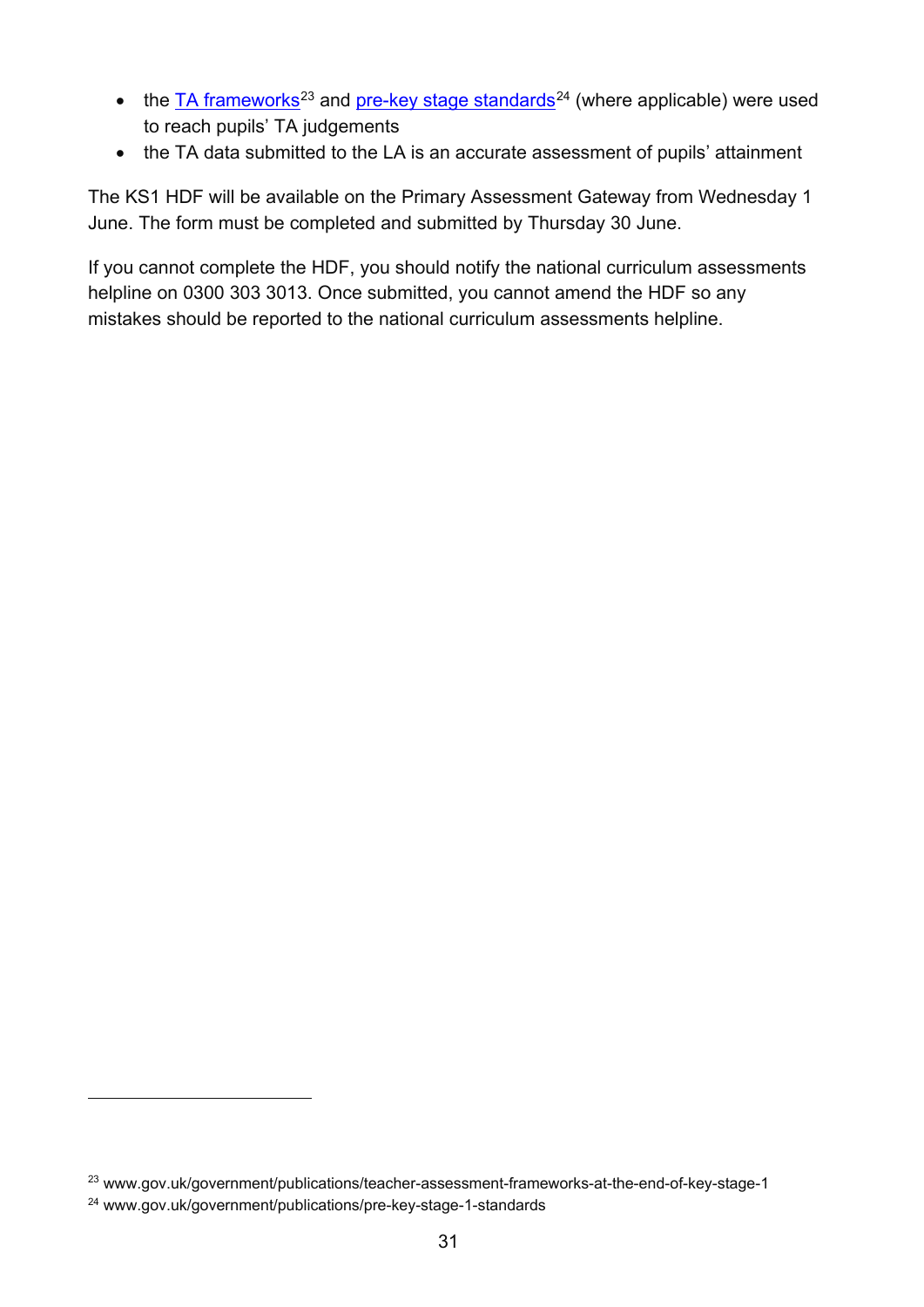# <span id="page-31-0"></span>**15 Further information**

## <span id="page-31-1"></span>**15.1 General enquiries**

For general enquiries about test administration at KS1, contact the national curriculum assessments helpline on 0300 303 3013 or email [assessments@education.gov.uk.](mailto:assessments@education.gov.uk)

## <span id="page-31-2"></span>**15.2 Message us**

Message us forms can be found on the **Primary Assessment Gateway**<sup>25</sup>.

For queries relating to access arrangements to meet a pupil's specific needs, schools can use the 'Message us – access arrangements' form.

For general enquiries about test administration at KS1, schools and LAs can use the 'Message us – general enquiry' form.

<span id="page-31-3"></span><sup>25</sup> www.primaryassessmentgateway.education.gov.uk